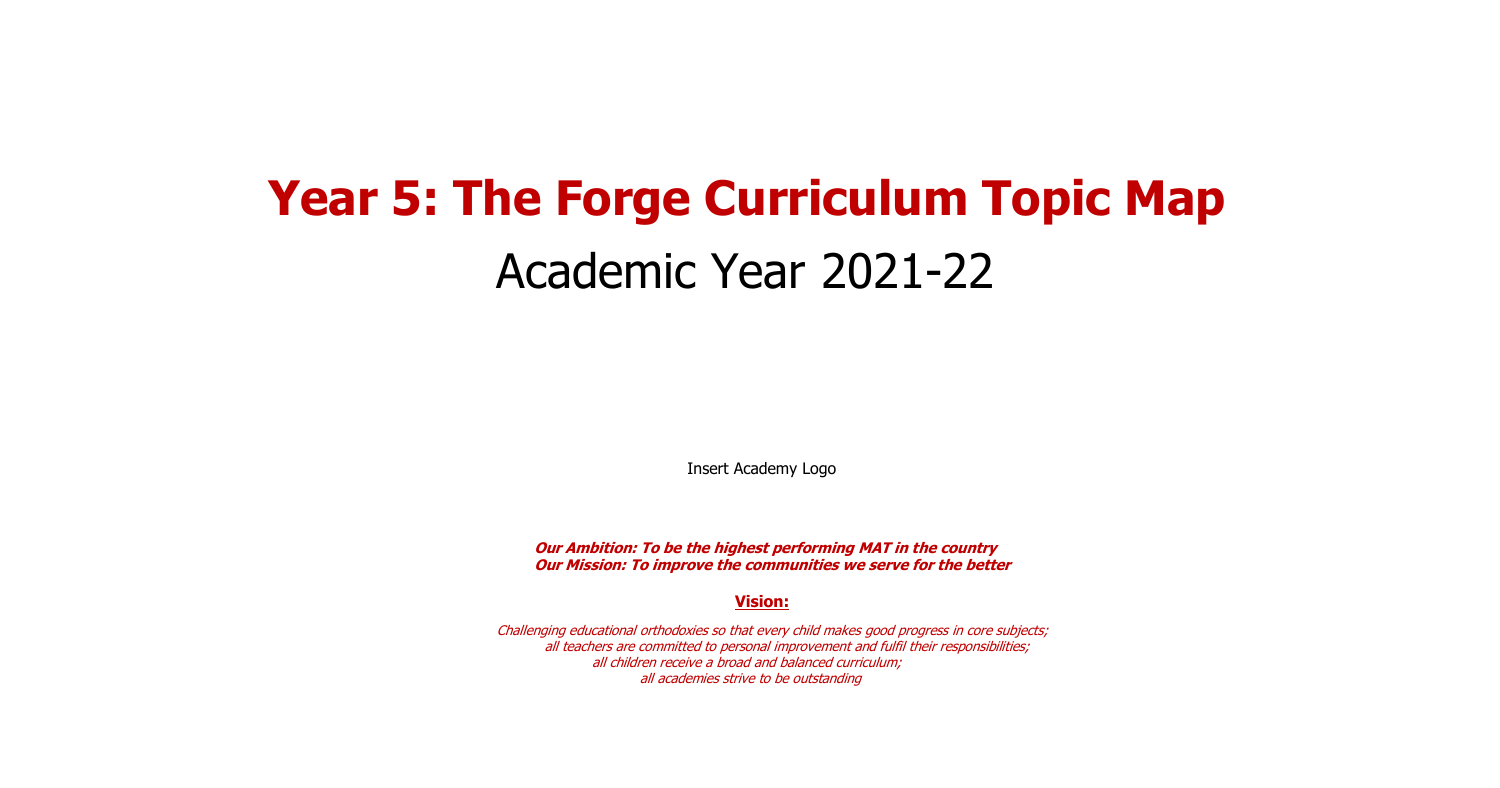

| <b>British Values:</b><br>democracy. Elect<br>school councillors.  |                                                                                                                                  |                                                                                                                                                                                                                                                                                                                                                                                                                                                                                                                                                                                                                                                                                                                                                                                                                                                                                                 |        | <b>Autumn 1</b> |        |        |        |                                                                                                                                                                                                                                                                                                                                                                                                                                                                                                                                                                                                                                                                                                            |                                                                                                                                                                                                                                                                                                                                                                                                                                            |        | <b>Autumn 2</b> |        |                                                                                                                                                                                                                                                                                                                                                 |        |  |  |  |
|--------------------------------------------------------------------|----------------------------------------------------------------------------------------------------------------------------------|-------------------------------------------------------------------------------------------------------------------------------------------------------------------------------------------------------------------------------------------------------------------------------------------------------------------------------------------------------------------------------------------------------------------------------------------------------------------------------------------------------------------------------------------------------------------------------------------------------------------------------------------------------------------------------------------------------------------------------------------------------------------------------------------------------------------------------------------------------------------------------------------------|--------|-----------------|--------|--------|--------|------------------------------------------------------------------------------------------------------------------------------------------------------------------------------------------------------------------------------------------------------------------------------------------------------------------------------------------------------------------------------------------------------------------------------------------------------------------------------------------------------------------------------------------------------------------------------------------------------------------------------------------------------------------------------------------------------------|--------------------------------------------------------------------------------------------------------------------------------------------------------------------------------------------------------------------------------------------------------------------------------------------------------------------------------------------------------------------------------------------------------------------------------------------|--------|-----------------|--------|-------------------------------------------------------------------------------------------------------------------------------------------------------------------------------------------------------------------------------------------------------------------------------------------------------------------------------------------------|--------|--|--|--|
| Invite a local<br>councillor into school<br>to explain their role. | Week 1                                                                                                                           | Week 2                                                                                                                                                                                                                                                                                                                                                                                                                                                                                                                                                                                                                                                                                                                                                                                                                                                                                          | Week 3 | Week 4          | Week 5 | Week 6 | Week 7 | Week 1                                                                                                                                                                                                                                                                                                                                                                                                                                                                                                                                                                                                                                                                                                     | Week 2                                                                                                                                                                                                                                                                                                                                                                                                                                     | Week 3 | Week 4          | Week 5 | Week 6                                                                                                                                                                                                                                                                                                                                          | Week 7 |  |  |  |
| <b>Curriculum</b><br>Drivers/<br><b>Enrichment</b>                 |                                                                                                                                  | Visit to the Blue John Mine: Enrichment Opportunity regarding the 3 types of rock and the effects of historic volcanic<br>activity in contributing to the mineral wealth associated with the mine.<br><b>Cultural Diversity:</b> consider the variety of human geography associated with communities living in the shadow of a<br>volcanos today. Consider how incidents such as "Pompei" and modern day disasters lead people from diverse<br>backgrounds to work together to rescue inviduals and rebuild communities. Look at the work of the Hawaii Island<br>Volcano Recovery Fund and how donations from around the world support recovery efforts.<br>Aspiration: visiting speaker associated with the emergency rescue services (e.g. The Nottingham Mines Rescue Serice<br>or other suitable local link). Explore the nature of the role, the rewards and challenges and career route. |        |                 |        |        |        | <b>Cultural Diversity:</b> Consider the impact of the "Earth Rise" photo and how it reminded people of the fragility of the<br>earth and how we all share one planet regardless of nationality and all depend on each other. Explore the lives of<br>significant leaders associated with religions e.g. Martin Luther King or Gandi. Consider how different cultural traditions<br>have contributed to our understanding of the world and how we should treat each other.<br>Aspiration: Enrichment Opportunity Earth and Space. Investigate the "Hidden Histories" associated with Nasa e.g. the<br>contribution of Katherine Johnson to the Nasa project as an African American woman.<br><b>Real PE</b> |                                                                                                                                                                                                                                                                                                                                                                                                                                            |        |                 |        |                                                                                                                                                                                                                                                                                                                                                 |        |  |  |  |
| PE                                                                 | <b>Real PE</b><br><b>Cog Focus: Cognitive</b><br>$\bullet$<br>$\bullet$<br><b>Learning Journey</b><br>3.<br>4.<br>5.<br>6.<br>7. | I can review, analyse and evaluate my own and others' strengths and weaknesses and I can read and react to<br>different game situations as they develop<br>I have a clear idea of how to develop my own and others' work. I can recognise and suggest patterns of play<br>which will increase chances of success and I can develop methods to outwit opponents<br>I can understand ways (criteria) to judge performance and I can identify specific parts to continue to work<br>upon. I can use my awareness of space and others to make good decisions<br>Coordination, ball skills. Throw Tennis<br>Agility, reaction/response. Throw Tennis<br>Ladder Tournament, Throw Tennis<br>Coordination, ball skills. Endball<br>Coordination, ball skills. Endball<br>Agility, reaction/response. Endball<br>Round Robin Tournament, Endball                                                        |        |                 |        |        |        | <b>Cog Focus: Creative</b><br>$\bullet$<br><b>Learning Journey</b><br>6.                                                                                                                                                                                                                                                                                                                                                                                                                                                                                                                                                                                                                                   | they are different from or in contrast to others<br>or tasks to make activities more fun or challenging<br>Static balance, seated. Seated Volleyball<br>Static balance, floor work. Seated Volleyball<br>Bump Ladder Tournament, Seated Volleyball<br>Static balance, seated. Scorpion Handball<br>Static balance, seated. Scorpion Handball<br>Static balance, floor work. Scorpion Handball<br>Round Robin Tournament, Scorpion Handball |        |                 |        | I can effectively disguise what I am about to do next. I can use variety and creativity to engage an audience<br>I can respond imaginatively to different situations, adapting and adjusting my skills, movements or tactics so<br>I can link actions and develop sequences of movements that express my own ideas. I can change tactics, rules |        |  |  |  |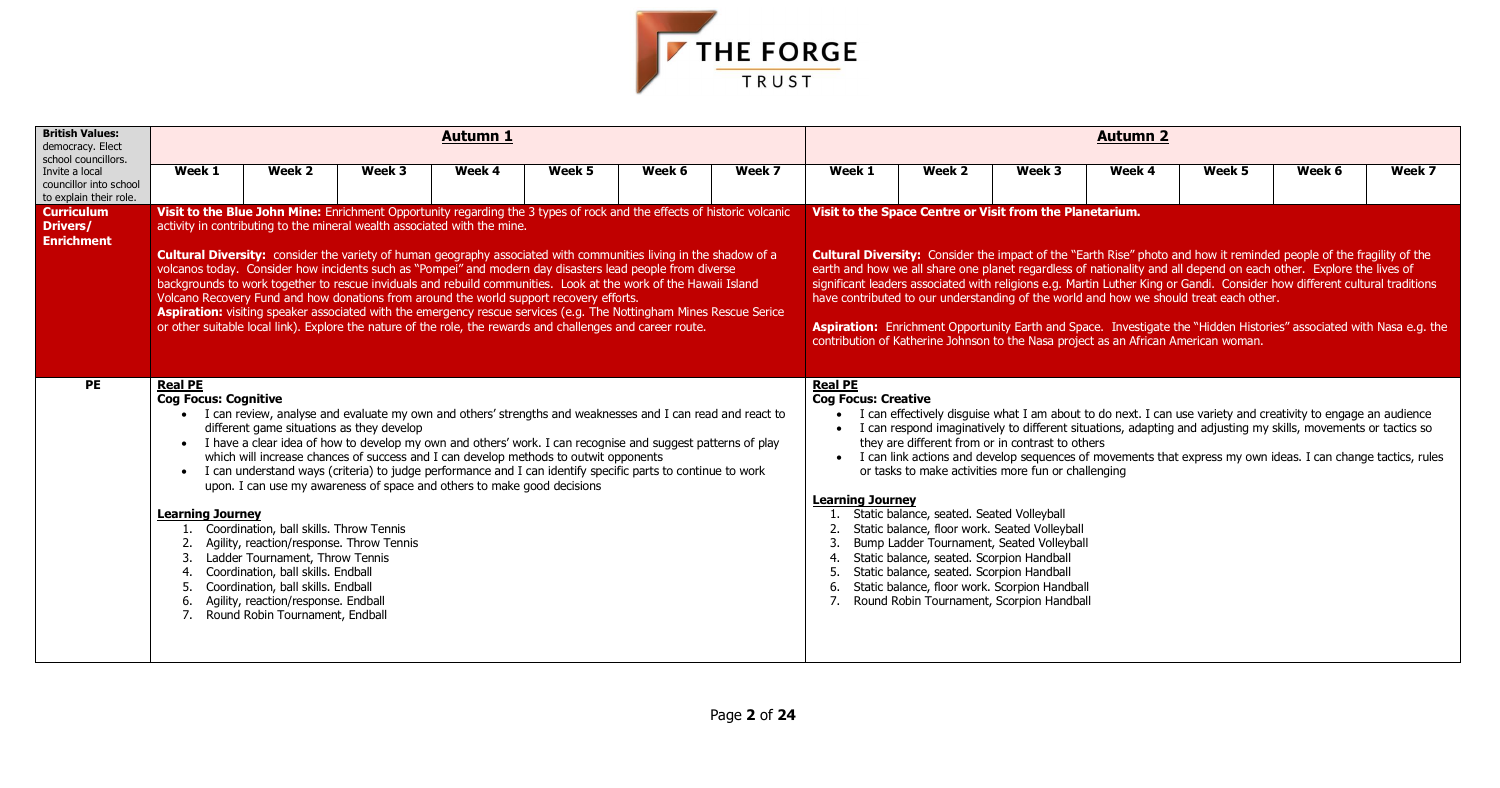

| <b>British Values:</b><br>Democracy.<br>Leadership focus. |                                                                                       |                                                                                   |                                                                                                                                                                                                                                                                                                                                                                                                                                                                                                                                                                                                                                                                                                   | <b>Autumn 1</b> |        |        |        |                                                                                                         |                                                                                                                  |        | <b>Autumn 2</b>                                                                                                                                                                                                                                                               |                                                                                                                        |                                                                                                                                                                                                                                                                                                                                                                                                                                                                                                                                                                                                                                                                                                                                                                                                                                                                                           |        |
|-----------------------------------------------------------|---------------------------------------------------------------------------------------|-----------------------------------------------------------------------------------|---------------------------------------------------------------------------------------------------------------------------------------------------------------------------------------------------------------------------------------------------------------------------------------------------------------------------------------------------------------------------------------------------------------------------------------------------------------------------------------------------------------------------------------------------------------------------------------------------------------------------------------------------------------------------------------------------|-----------------|--------|--------|--------|---------------------------------------------------------------------------------------------------------|------------------------------------------------------------------------------------------------------------------|--------|-------------------------------------------------------------------------------------------------------------------------------------------------------------------------------------------------------------------------------------------------------------------------------|------------------------------------------------------------------------------------------------------------------------|-------------------------------------------------------------------------------------------------------------------------------------------------------------------------------------------------------------------------------------------------------------------------------------------------------------------------------------------------------------------------------------------------------------------------------------------------------------------------------------------------------------------------------------------------------------------------------------------------------------------------------------------------------------------------------------------------------------------------------------------------------------------------------------------------------------------------------------------------------------------------------------------|--------|
| What qualities<br>should we look for<br>in a leader?      | Week 1                                                                                | Week 2                                                                            | Week 3                                                                                                                                                                                                                                                                                                                                                                                                                                                                                                                                                                                                                                                                                            | Week 4          | Week 5 | Week 6 | Week 7 | Week 1                                                                                                  | Week 2                                                                                                           | Week 3 | Week 4                                                                                                                                                                                                                                                                        | Week 5                                                                                                                 | Week 6                                                                                                                                                                                                                                                                                                                                                                                                                                                                                                                                                                                                                                                                                                                                                                                                                                                                                    | Week 7 |
| <b>Science</b>                                            | <b>Rocks and Caves</b><br><b>Learning Journey</b><br>2.<br>3.<br>4.<br>5.<br>6.<br>7. | Investigate types of rock found locally<br>Make observations and draw conclusions | Classify rocks according to physical properties<br>Explain why certain types of rock contain fossils<br>Explain why rocks and minerals found in different areas can vary<br>Categorise the rocks found at different levels in the caves and explain how they formed<br>Set up a fair test to investigate stalactite formation                                                                                                                                                                                                                                                                                                                                                                     |                 |        |        |        | <b>Earth and Space</b><br><b>Learning Journeys</b><br>$\mathbf{3}$<br>$\boldsymbol{\Lambda}$<br>5<br>6. | Name the planets and recall features<br>Demonstrate why we have day and night<br>Describe the phases of the moon |        | Describe the movement of the Earth relative to the sun and other planets<br>Describe the movement of the Earth in relation to the sun and the impact this has on the seasons<br>Understand what space is and illustrate the distance between the planets and the sun to scale |                                                                                                                        |                                                                                                                                                                                                                                                                                                                                                                                                                                                                                                                                                                                                                                                                                                                                                                                                                                                                                           |        |
| <b>Art &amp; Design</b>                                   | techniques;<br><b>Subject content:</b><br>revisit ideas                               |                                                                                   | <b>Roman Pottery</b> (using the clay artefacts from Pompeii as a stimulus for clay work.<br>What did the pots and jugs look like? How would they have been decorated?)<br>Produce creative work, exploring their ideas and recording their experiences;<br>Become proficient in drawing, painting, sculpture and other art, craft and design<br>Evaluate and analyse creative works using the language of art, craft and design.<br>To create sketch books to record their observations and use them to review and<br>To improve their mastery of art and design techniques, including drawing, painting<br>and sculpture with a range of materials [for example, pencil, charcoal, paint, clay]. |                 |        |        |        |                                                                                                         |                                                                                                                  |        | art forms.<br><b>Subject content:</b>                                                                                                                                                                                                                                         | their experiences<br>art, craft and design techniques<br>art, craft and design<br>use them to review and revisit ideas | Portraits in the 20 <sup>th</sup> Century (explore a range of portraits<br>from the 20 <sup>th</sup> century: Nelson Mandela portraits and the<br>work of Matisse e.g. Woman in Hat, Andy Warhol<br>Marylyn and representations of Martin Luther King.<br>Produce creative work, exploring their ideas and recording<br>become proficient in drawing, painting, sculpture and other<br>evaluate and analyse creative works using the language of<br>know about great artists, craft makers and designers, and<br>understand the historical and cultural development of their<br>• To create sketch books to record their observations and<br>• To improve their mastery of art and design techniques,<br>including drawing, painting and sculpture with a range of<br>materials [for example, pencil, charcoal, paint, clay]<br>About great artists, architects and designers in history. |        |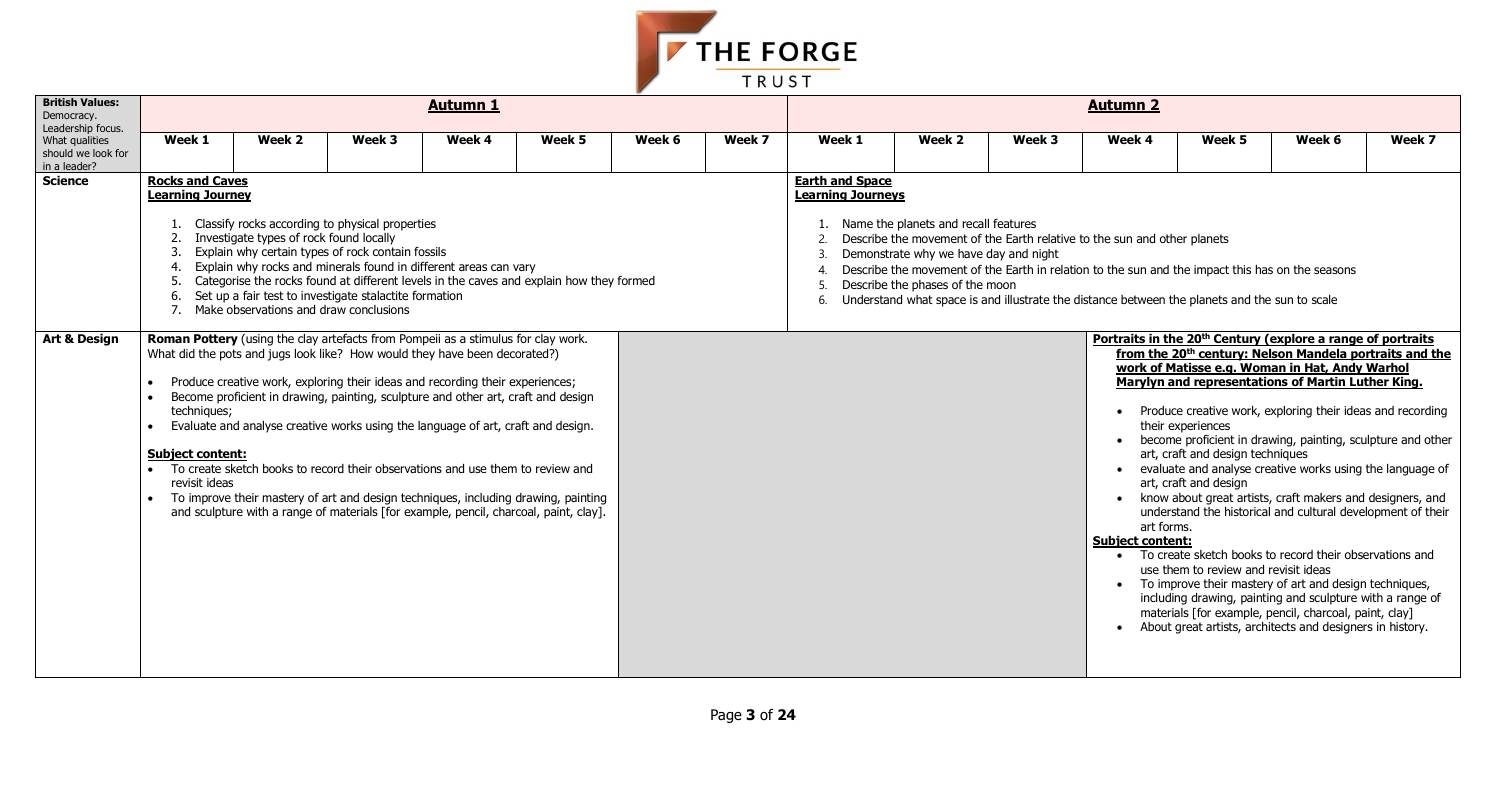| Week 5 | Week 6 | Week 7 |
|--------|--------|--------|
|        |        |        |
|        |        |        |
|        |        |        |
|        |        |        |
|        |        |        |
|        |        |        |
|        |        |        |
|        |        |        |
|        |        |        |
|        |        |        |
|        |        |        |
|        |        |        |
|        |        |        |
|        |        |        |



| <b>British Values:</b><br>Democracy. What<br>values did MLK |        |        |        | <b>Autumn 1</b> |        |                                                                                                                                                                                                                                        |                                                                                                                      |                                                                                                                                                                                                                                                                                                                                                                                                                                                                                                                                                                                                                                                                                                                                                                                                                                                                                                                                                                                                                                                 |        |        | <b>Autumn 2</b> |        |        |        |
|-------------------------------------------------------------|--------|--------|--------|-----------------|--------|----------------------------------------------------------------------------------------------------------------------------------------------------------------------------------------------------------------------------------------|----------------------------------------------------------------------------------------------------------------------|-------------------------------------------------------------------------------------------------------------------------------------------------------------------------------------------------------------------------------------------------------------------------------------------------------------------------------------------------------------------------------------------------------------------------------------------------------------------------------------------------------------------------------------------------------------------------------------------------------------------------------------------------------------------------------------------------------------------------------------------------------------------------------------------------------------------------------------------------------------------------------------------------------------------------------------------------------------------------------------------------------------------------------------------------|--------|--------|-----------------|--------|--------|--------|
| express? Why did<br>people follow Dr<br>King?               | Week 1 | Week 2 | Week 3 | Week 4          | Week 5 | Week 6                                                                                                                                                                                                                                 | Week 7                                                                                                               | Week 1                                                                                                                                                                                                                                                                                                                                                                                                                                                                                                                                                                                                                                                                                                                                                                                                                                                                                                                                                                                                                                          | Week 2 | Week 3 | Week 4          | Week 5 | Week 6 | Week 7 |
| <b>DT</b>                                                   |        |        |        |                 |        | <b>Design</b><br>individuals or groups;<br>$\bullet$<br><b>Make</b><br>$\bullet$<br><b>Evaluate</b><br>$\bullet$<br>$\bullet$<br>$\bullet$<br>helped shape the world<br><b>Technical knowledge</b><br>$\bullet$<br>complex structures. | pieces and computer-aided design.<br>properties and aesthetic qualities<br>the views of others to improve their work | Design a Balloon Rocket to travel along a horizontal line quided by a straw.<br>• Use research and develop design criteria to inform the design of innovative,<br>functional, appealing products that are fit for purpose, aimed at particular<br>Generate, develop, model and communicate their ideas through discussion,<br>annotated sketches, cross-sectional and exploded diagrams, prototypes, pattern<br>• Select from and use a wider range of tools and equipment to perform practical<br>tasks [for example, cutting, shaping, joining and finishing], accurately<br>Select from and use a wider range of materials and components, including<br>construction materials, textiles and ingredients, according to their functional<br>Investigate and analyse a range of existing products<br>Evaluate their ideas and products against their own design criteria and consider<br>Understand how key events and individuals in design and technology have<br>Apply their understanding of how to strengthen, stiffen and reinforce more |        |        |                 |        |        |        |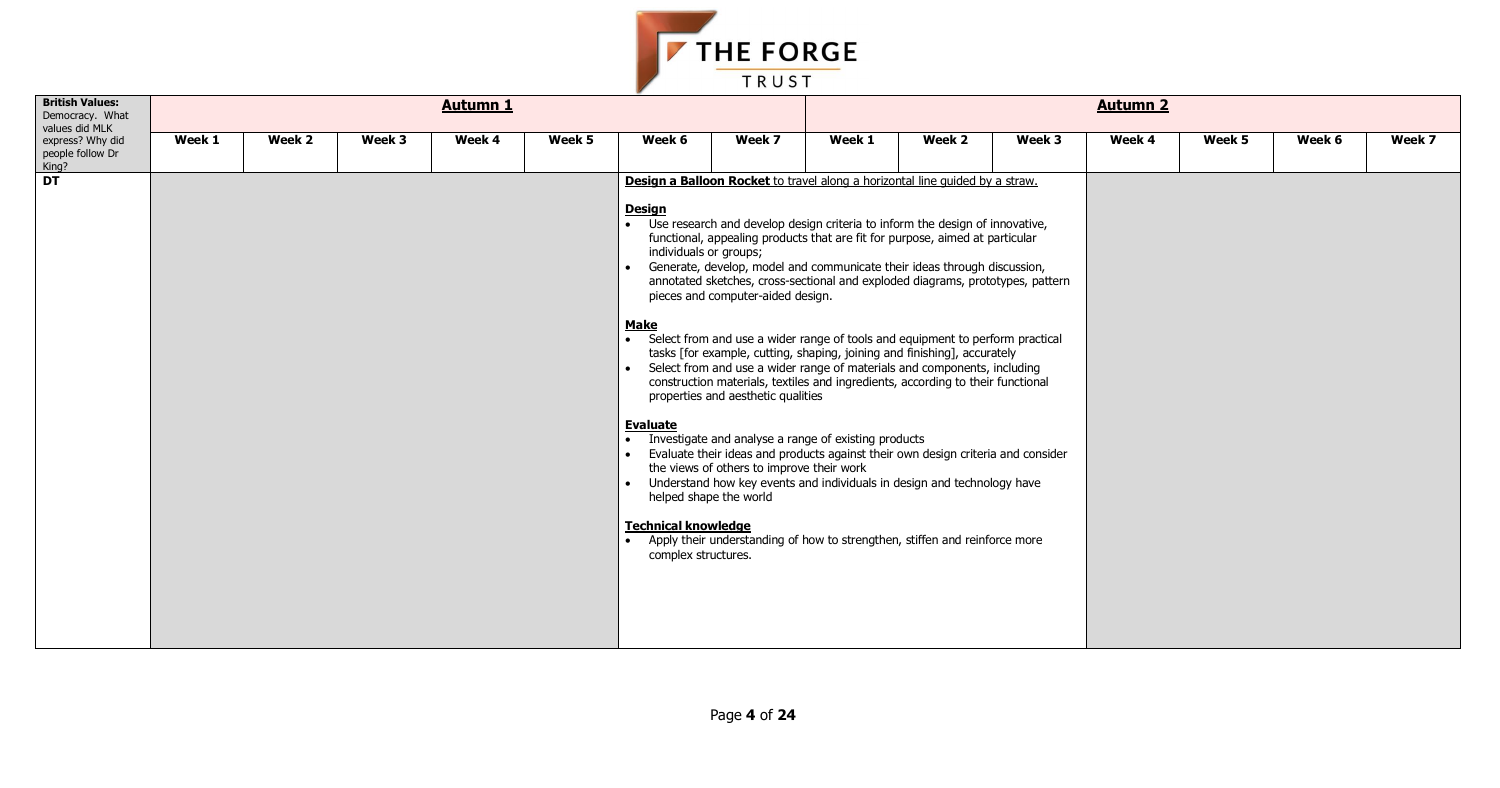- 
- 
- 



|                                                                                                     |                                                       |                                                                                                                                                                                                                               |        |                                                 |                                        | $\overline{\phantom{a}}$                                                                            |                                                                                                                                                                                                                                                       |        |        |                                                                                                                                                          |                                                                            |                                       |                                                                                                                                                                                                                                    |        |
|-----------------------------------------------------------------------------------------------------|-------------------------------------------------------|-------------------------------------------------------------------------------------------------------------------------------------------------------------------------------------------------------------------------------|--------|-------------------------------------------------|----------------------------------------|-----------------------------------------------------------------------------------------------------|-------------------------------------------------------------------------------------------------------------------------------------------------------------------------------------------------------------------------------------------------------|--------|--------|----------------------------------------------------------------------------------------------------------------------------------------------------------|----------------------------------------------------------------------------|---------------------------------------|------------------------------------------------------------------------------------------------------------------------------------------------------------------------------------------------------------------------------------|--------|
| <b>British Values:</b><br>Anti-<br>discrimination.                                                  |                                                       |                                                                                                                                                                                                                               |        | <b>Autumn 1</b>                                 |                                        |                                                                                                     |                                                                                                                                                                                                                                                       |        |        |                                                                                                                                                          | <b>Autumn 2</b>                                                            |                                       |                                                                                                                                                                                                                                    |        |
| Are their<br>occasions when<br>people of faith or<br>none might feel<br>that they do not<br>belong? | Week 1                                                | Week 2                                                                                                                                                                                                                        | Week 3 | Week 4                                          | Week 5                                 | Week 6                                                                                              | Week 7                                                                                                                                                                                                                                                | Week 1 | Week 2 | Week 3                                                                                                                                                   | Week 4                                                                     | Week 5                                | Week 6                                                                                                                                                                                                                             | Week 7 |
| <b>History</b><br>Geography                                                                         | <b>Escape from Pompeii</b><br><b>Learning Journey</b> | 1. Recount the events that took place in<br>Pompeii and Herculaneum<br>2. Interpret a written source to build a<br>picture of the eruption of<br>Mount Vesuvius in AD 79<br>3. Describe an everyday Roman scene<br>in Pompeii |        | <b>Volcanos</b>                                 |                                        |                                                                                                     |                                                                                                                                                                                                                                                       |        |        |                                                                                                                                                          |                                                                            |                                       |                                                                                                                                                                                                                                    |        |
|                                                                                                     |                                                       |                                                                                                                                                                                                                               |        | <b>Learning Journey</b><br>2.<br>3.<br>4.<br>5. | Describe the human geography of Puebla | 1. Describe the location of five famous Volcanoes<br>Use location to make predictions about climate | Describe how volcanic islands form and a physical process that affect them<br>Explain why people might choose to live in Pueblo so close to Mount Popocatepetl<br>6. Explain why people might choose to live in Pueblo so close to Mount Popocatepetl |        |        |                                                                                                                                                          |                                                                            |                                       |                                                                                                                                                                                                                                    |        |
| RE                                                                                                  |                                                       |                                                                                                                                                                                                                               |        |                                                 |                                        |                                                                                                     |                                                                                                                                                                                                                                                       |        |        | <b>Inspirational Leaders today</b><br>and in the recent past.<br><b>Learning Journey</b><br>1. Describe how Rosa<br>2. Explain why Martin<br>many people | Parkes became a leader<br>Luther King is an<br>inspirational leader for so | <b>Learning Journey</b><br>Christians | Religion and the individual:<br>1. Explain the significance of Holy<br>Communion (The Eucharist)<br>2. Investigate important teachings Jesus<br>gave and the challenges they present<br>3. Explain the importance of Christmas for |        |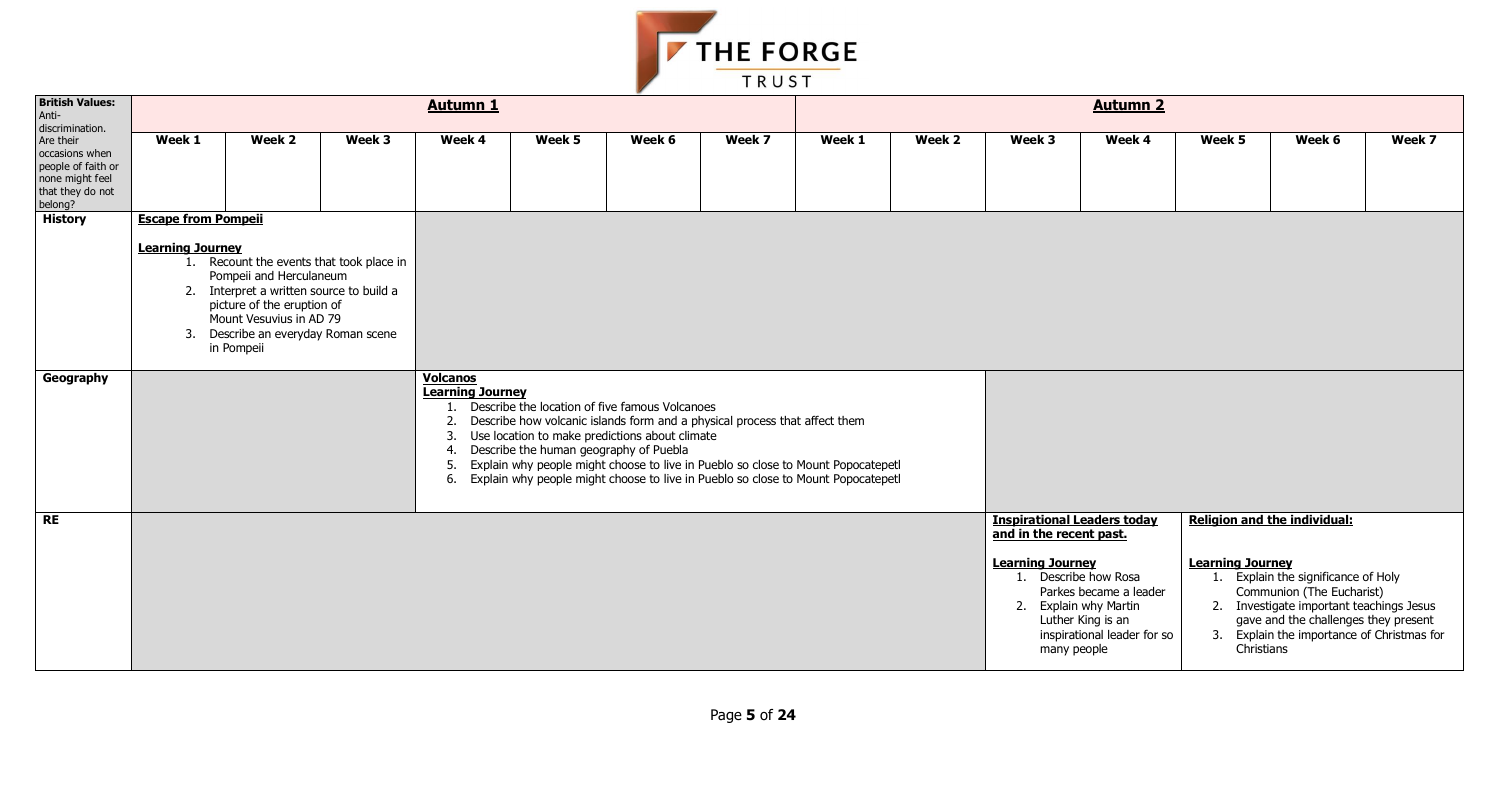| Week 5 | Week 6 | Week 7 |
|--------|--------|--------|
|        |        |        |
|        |        |        |
|        |        |        |
|        |        |        |
|        |        |        |
|        |        |        |
|        |        |        |
|        |        |        |
|        |        |        |
|        |        |        |
|        |        |        |
|        |        |        |
|        |        |        |
|        |        |        |
|        |        |        |



| <b>British Values:</b><br>Anti-discrimination/<br>rule of law: Discuss |                                                                   |                                           |                                                                                                                                                                                                                                                                                                                                                                                                                                                                                                                                                                                    | <b>Autumn 1</b> |        |                                                       |                                                                                                                                                                                                                                                                                                                                                                                                                                                                                                                                                                                                                                                                                                                                    |        |                                                                                                                                                    |                                                                                                                                                                                                                                                                                        | <b>Autumn 2</b> |        |        |        |
|------------------------------------------------------------------------|-------------------------------------------------------------------|-------------------------------------------|------------------------------------------------------------------------------------------------------------------------------------------------------------------------------------------------------------------------------------------------------------------------------------------------------------------------------------------------------------------------------------------------------------------------------------------------------------------------------------------------------------------------------------------------------------------------------------|-----------------|--------|-------------------------------------------------------|------------------------------------------------------------------------------------------------------------------------------------------------------------------------------------------------------------------------------------------------------------------------------------------------------------------------------------------------------------------------------------------------------------------------------------------------------------------------------------------------------------------------------------------------------------------------------------------------------------------------------------------------------------------------------------------------------------------------------------|--------|----------------------------------------------------------------------------------------------------------------------------------------------------|----------------------------------------------------------------------------------------------------------------------------------------------------------------------------------------------------------------------------------------------------------------------------------------|-----------------|--------|--------|--------|
| Rosa Parkes and why<br>she felt the need to<br>break the law.          | Week 1                                                            | Week 2                                    | Week 3                                                                                                                                                                                                                                                                                                                                                                                                                                                                                                                                                                             | Week 4          | Week 5 | Week 6                                                | Week 7                                                                                                                                                                                                                                                                                                                                                                                                                                                                                                                                                                                                                                                                                                                             | Week 1 | Week 2                                                                                                                                             | Week 3                                                                                                                                                                                                                                                                                 | Week 4          | Week 5 | Week 6 | Week 7 |
| <b>MFL</b>                                                             | responding;<br>$\bullet$<br>$\bullet$<br>structures;<br>$\bullet$ | the spelling, sound and meaning of words; | Hobbies (Recap core units 123 as appropriate)<br>Listen attentively to spoken language and show understanding by joining in and<br>Explore the patterns and sounds of language through songs and rhymes and link<br>Engage in conversations; ask and answer questions; express opinions and<br>respond to those of others; seek clarification and help;<br>Speak in sentences, using familiar vocabulary, phrases and basic language<br>Read carefully and show understanding of words, phrases and simple writing<br>appreciate stories, songs, poems and rhymes in the language. |                 |        |                                                       |                                                                                                                                                                                                                                                                                                                                                                                                                                                                                                                                                                                                                                                                                                                                    |        |                                                                                                                                                    |                                                                                                                                                                                                                                                                                        |                 |        |        |        |
| <b>Computing</b>                                                       |                                                                   |                                           |                                                                                                                                                                                                                                                                                                                                                                                                                                                                                                                                                                                    |                 |        | Coding<br>smaller parts;<br>$\bullet$<br>information. | Design, write and debug programs that<br>accomplish specific goals, including<br>controlling or simulating physical systems;<br>solve problems by decomposing them into<br>Use sequence, selection, and repetition in<br>programs; work with variables and various<br>forms of input and output;<br>Use logical reasoning to explain how some<br>simple algorithms work and to detect and<br>correct errors in algorithms and programs;<br>Select, use and combine a variety of software<br>(including internet services) on a range of<br>digital devices to design and create a range<br>of programs, systems and content that<br>accomplish given goals, including collecting,<br>analysing, evaluating and presenting data and |        | <b>Online Safety</b><br>Understand computer<br>they offer for<br>communication and<br>collaboration;<br>respectfully and<br>responsibly; recognise | networks including the<br>internet; how they can<br>provide multiple services,<br>such as the world wide<br>web; and the opportunities<br>Use technology safely,<br>acceptable/unacceptable<br>behaviour; identify a range<br>of ways to report concerns<br>about content and contact. |                 |        |        |        |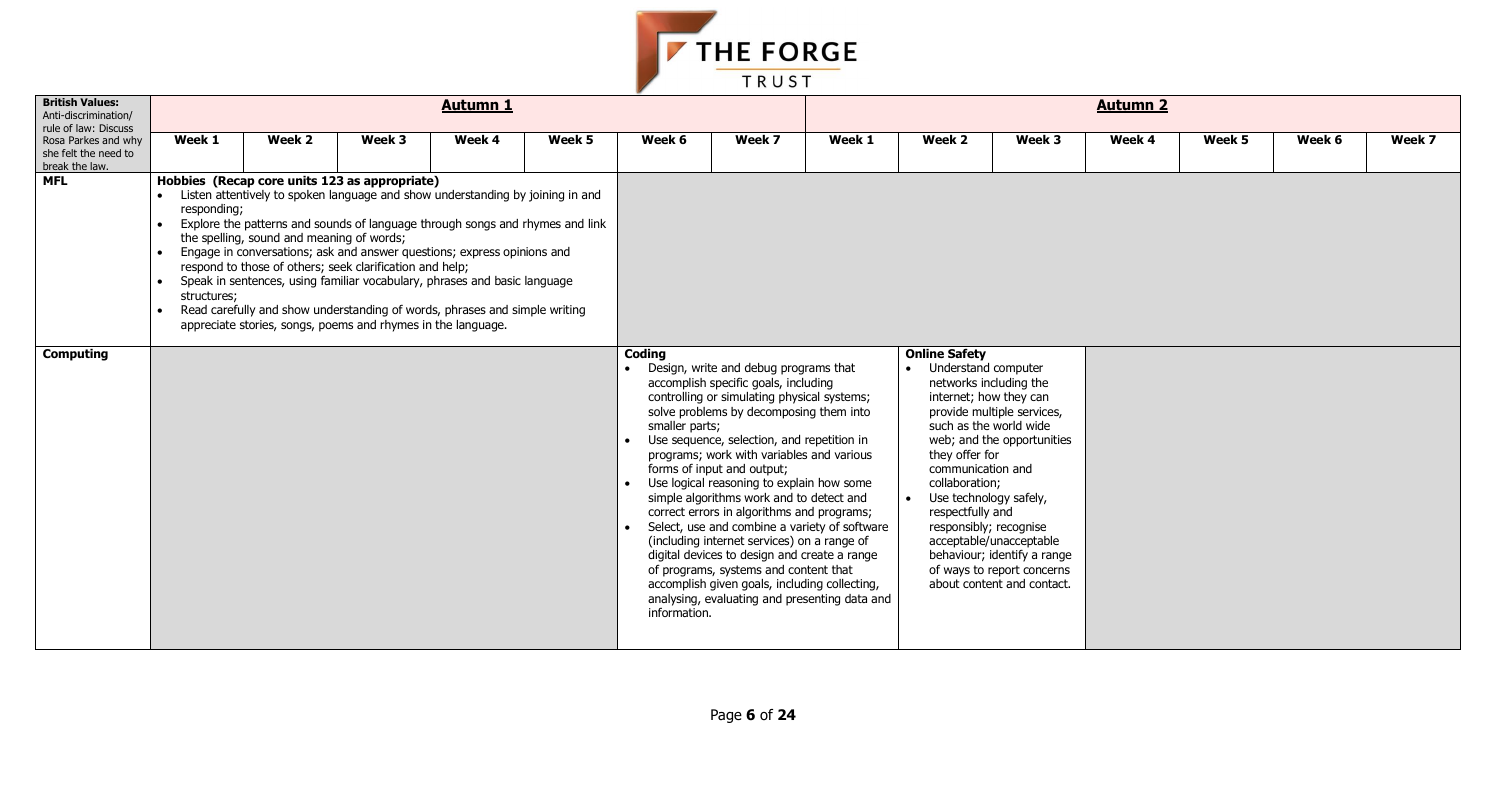

| <b>British Values:</b><br>Rule of law. Explore<br>laws that help | <b>Autumn 1</b> |        |        |        |        |        |        |        | <b>Autumn 2</b> |        |                                            |                          |                                                                                                                                                                                                                                                                                                                                                                                                                                                                                                                                                                                                                          |        |  |  |
|------------------------------------------------------------------|-----------------|--------|--------|--------|--------|--------|--------|--------|-----------------|--------|--------------------------------------------|--------------------------|--------------------------------------------------------------------------------------------------------------------------------------------------------------------------------------------------------------------------------------------------------------------------------------------------------------------------------------------------------------------------------------------------------------------------------------------------------------------------------------------------------------------------------------------------------------------------------------------------------------------------|--------|--|--|
| protect people's<br>rights and help us<br>live together.         | Week 1          | Week 2 | Week 3 | Week 4 | Week 5 | Week 6 | Week 7 | Week 1 | Week 2          | Week 3 | Week 4                                     | Week 5                   | Week 6                                                                                                                                                                                                                                                                                                                                                                                                                                                                                                                                                                                                                   | Week 7 |  |  |
| <b>Music</b>                                                     |                 |        |        |        |        |        |        |        |                 |        | The Solar System<br>$\bullet$<br>$\bullet$ | increasing aural memory; | • Play and perform in solo and ensemble contexts, using<br>their voices and playing musical instruments with<br>increasing accuracy, fluency, control and expression;<br>• Improvise and compose music for a range of purposes<br>using the inter-related dimensions of music;<br>• Listen with attention to detail and recall sounds with<br>Use and understand staff and other musical notations;<br>Appreciate and understand a wide range of high-quality<br>live and recorded music drawn from different traditions<br>and from great composers and musicians;<br>Develop an understanding of the history of music. |        |  |  |

| lunni 4             |                                                                                                                                                                                                                                                                                                                                                                                                                                                                                                                                                                                                                                                |        |        |
|---------------------|------------------------------------------------------------------------------------------------------------------------------------------------------------------------------------------------------------------------------------------------------------------------------------------------------------------------------------------------------------------------------------------------------------------------------------------------------------------------------------------------------------------------------------------------------------------------------------------------------------------------------------------------|--------|--------|
| Veek 4              | Week 5                                                                                                                                                                                                                                                                                                                                                                                                                                                                                                                                                                                                                                         | Week 6 | Week 7 |
| <b>Solar System</b> |                                                                                                                                                                                                                                                                                                                                                                                                                                                                                                                                                                                                                                                |        |        |
| $\bullet$           | Play and perform in solo and ensemble contexts, using<br>their voices and playing musical instruments with<br>increasing accuracy, fluency, control and expression;<br>Improvise and compose music for a range of purposes<br>using the inter-related dimensions of music;<br>Listen with attention to detail and recall sounds with<br>increasing aural memory;<br>Use and understand staff and other musical notations:<br>Appreciate and understand a wide range of high-quality<br>live and recorded music drawn from different traditions<br>and from great composers and musicians;<br>Develop an understanding of the history of music. |        |        |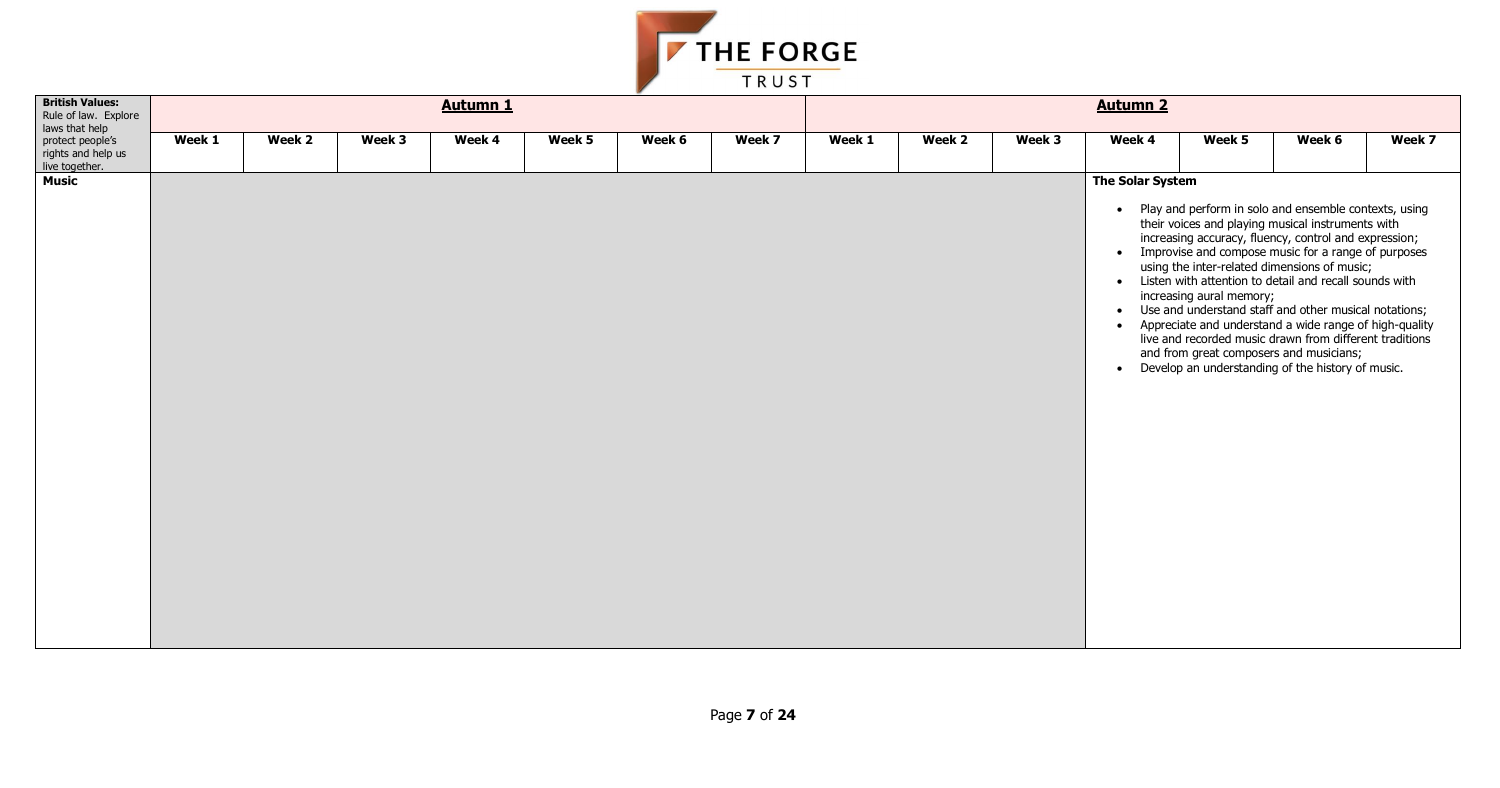

| <b>British Values:</b><br>Tolerance. Consider<br>all the different            |                                                                                                                             |                                                                                                                                                                                                                                                                                                                                                                                    |        | <b>Spring 1</b>                                                                                                                                                                                                                                                                                                                                                                                                                                                                                                                                                                                                                                                                                                                         |        |        |                                                                                                                                                                                                                                                                                                                                                                                                                                                                          |                                                                                                                                                                                                                                                          |                                                                                                                                                                                                                   | <b>Spring 2</b> |                                                                                                                                                                                                                                                                                                                                                                      |        |  |  |  |
|-------------------------------------------------------------------------------|-----------------------------------------------------------------------------------------------------------------------------|------------------------------------------------------------------------------------------------------------------------------------------------------------------------------------------------------------------------------------------------------------------------------------------------------------------------------------------------------------------------------------|--------|-----------------------------------------------------------------------------------------------------------------------------------------------------------------------------------------------------------------------------------------------------------------------------------------------------------------------------------------------------------------------------------------------------------------------------------------------------------------------------------------------------------------------------------------------------------------------------------------------------------------------------------------------------------------------------------------------------------------------------------------|--------|--------|--------------------------------------------------------------------------------------------------------------------------------------------------------------------------------------------------------------------------------------------------------------------------------------------------------------------------------------------------------------------------------------------------------------------------------------------------------------------------|----------------------------------------------------------------------------------------------------------------------------------------------------------------------------------------------------------------------------------------------------------|-------------------------------------------------------------------------------------------------------------------------------------------------------------------------------------------------------------------|-----------------|----------------------------------------------------------------------------------------------------------------------------------------------------------------------------------------------------------------------------------------------------------------------------------------------------------------------------------------------------------------------|--------|--|--|--|
| peoples and cultures<br>that have come<br>together to make<br>modern Britain. | Week 1                                                                                                                      | Week 2                                                                                                                                                                                                                                                                                                                                                                             | Week 3 | Week 4                                                                                                                                                                                                                                                                                                                                                                                                                                                                                                                                                                                                                                                                                                                                  | Week 5 | Week 6 | Week 1                                                                                                                                                                                                                                                                                                                                                                                                                                                                   | Week 2                                                                                                                                                                                                                                                   | Week 3                                                                                                                                                                                                            | Week 4          | Week 5                                                                                                                                                                                                                                                                                                                                                               | Week 6 |  |  |  |
| <b>Curriculum</b><br><b>Drivers/</b><br><b>Enrichment</b>                     | <b>Visit to the Jorvic Centre</b>                                                                                           |                                                                                                                                                                                                                                                                                                                                                                                    |        | <b>Cultural Diversity:</b> discuss the diversity of Britain's past. Consider the heritage of Celtic, Saxon and Danish placenames<br>and surnames and consider investigating the surnames in the class. Investigate words that we use today that originated<br>in Scandinavia. Discuss how Danish and English people learned to live side by side and get along in Jorvic.<br>Aspiration: Consider the work of the long ship craftsmen designing and building boats to withstand storms in the<br>Northsea. Share the process of apprenticeship and becoming a skilled craftsmen. Link this to their own projects in DT<br>and the dispositions needed to succeed e.g. work ethic and positivity, and the ability to learn from failure. |        |        | <b>Visitor from the Hindu or Islamic tradition:</b><br><b>Cultural Diversity:</b><br>Discuss key questions about belief and explore the children's own responses to these questions. Explore similarities and<br>differences with time to reflect are key to the human experience.<br><b>Aspiration:</b><br>Enrichment Opportunity: link to Music. Explore the life of Brahms. What did it take for him to succeed as a composer<br>from young musician at the age of 7? |                                                                                                                                                                                                                                                          |                                                                                                                                                                                                                   |                 |                                                                                                                                                                                                                                                                                                                                                                      |        |  |  |  |
| <b>PE</b>                                                                     | <b>Real PE</b><br><b>Cog Focus: Social</b><br>$\bullet$<br>appropriately<br><b>Learning Journey</b><br>$\overline{4}$<br>6. | I can involve others and motivate those around me to perform better<br>a small group through a task<br>Dynamic balance, on a line. River Crossing<br>Counter balance, with a partner. River Crossing<br>Levelling the Playing Field Competition, River Crossing<br>Dynamic balance, on a line. Kabadi<br>Dynamic balance, with a partner. Kabadi<br>Round Robin Tournament, Kabadi |        | I can give and receive sensitive feedback to improve myself and others. I can negotiate and collaborate<br>• I cooperate well with others and give helpful feedback. I help organise roles and responsibilities and I can guide                                                                                                                                                                                                                                                                                                                                                                                                                                                                                                         |        |        | <b>Real PE</b><br><b>Cog Focus: Applying Physical</b><br><b>Learning Journey</b><br>6.                                                                                                                                                                                                                                                                                                                                                                                   | accurately in practice situations<br>flow in running, jumping and throwing activities<br>Static balance, one leg. Jumpball<br>Round Robin Tournament, Jumpball<br>Static balance, one leg. Jump, Roll, Balance<br>Class Competition, Jump, Roll, Balance | skills consistently and effectively in challenging or competitive situations<br>Dynamic balance to agility, jumping and landing. Jumpball<br>Dynamic balance to agility, jumping and landing. Jump, Roll, Balance |                 | I can effectively transfer skills and movements across a range of activities and sports. I can perform a variety of<br>• I can use combinations of skills confidently in sport specific contexts. I can perform a range of skills fluently and<br>• I can perform a variety of movements and skills with good body tension. I can link actions together so that they |        |  |  |  |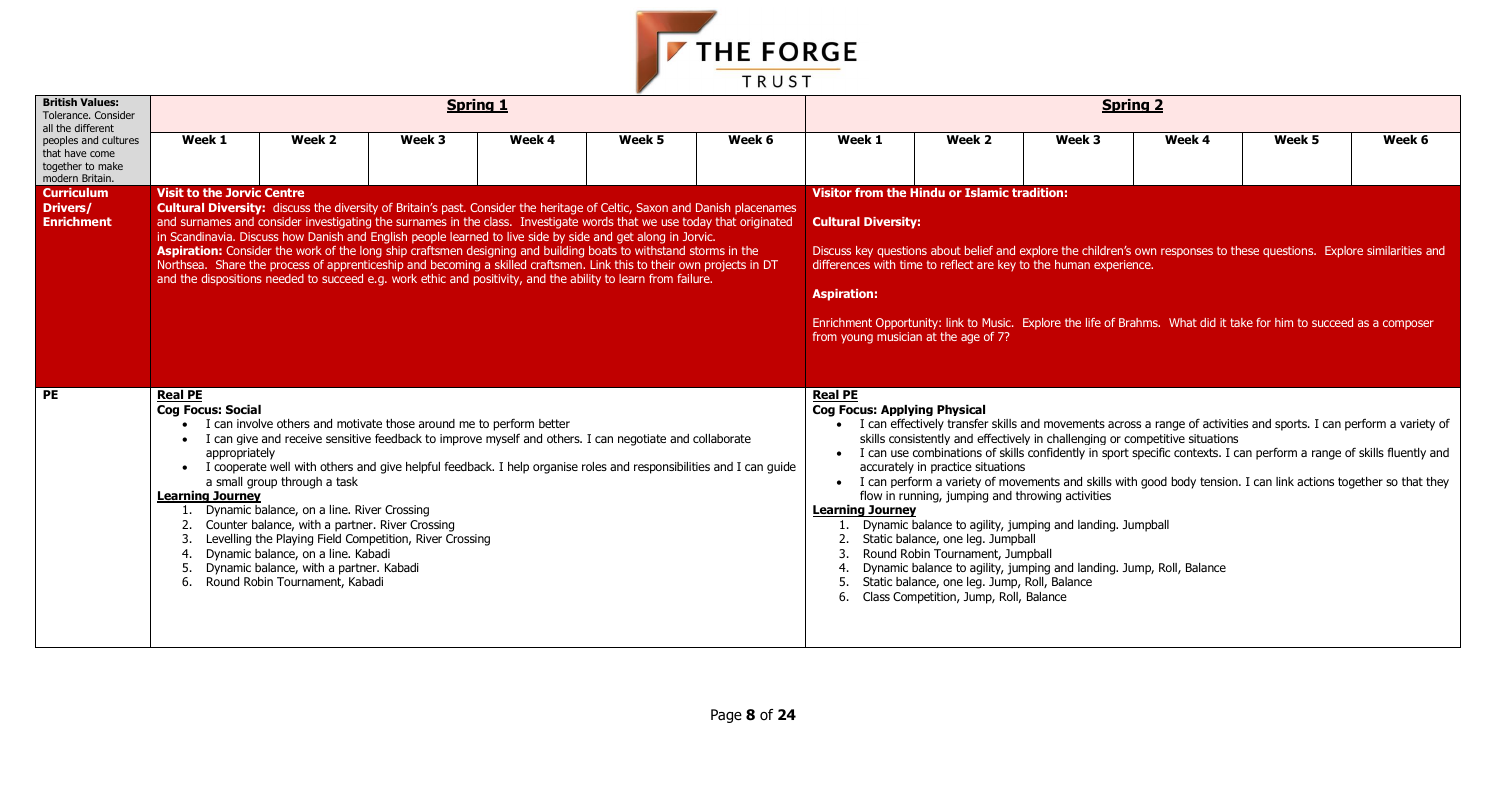

| <b>British Values:</b><br>Rule of Law. Discuss<br>trial by ordeal in AS      |                                                                                                                                                                                                                                                                                                                                                                                                                                                                                                                                                                                                                                                                                                                                                                                                                                                                                                                                                                                                                                                                                                                                                                                          |                                                                                                                                                                                                                                                             |        | <b>Spring 1</b>                                                                                                                                                                                                                                                                                                                                                                         |        |        |        |        |                                                                 | <b>Spring 2</b>                                                                                                                                                                              |        |        |
|------------------------------------------------------------------------------|------------------------------------------------------------------------------------------------------------------------------------------------------------------------------------------------------------------------------------------------------------------------------------------------------------------------------------------------------------------------------------------------------------------------------------------------------------------------------------------------------------------------------------------------------------------------------------------------------------------------------------------------------------------------------------------------------------------------------------------------------------------------------------------------------------------------------------------------------------------------------------------------------------------------------------------------------------------------------------------------------------------------------------------------------------------------------------------------------------------------------------------------------------------------------------------|-------------------------------------------------------------------------------------------------------------------------------------------------------------------------------------------------------------------------------------------------------------|--------|-----------------------------------------------------------------------------------------------------------------------------------------------------------------------------------------------------------------------------------------------------------------------------------------------------------------------------------------------------------------------------------------|--------|--------|--------|--------|-----------------------------------------------------------------|----------------------------------------------------------------------------------------------------------------------------------------------------------------------------------------------|--------|--------|
| England. How do we<br>find out if people are<br>innocent or guilty<br>today. | Week 1                                                                                                                                                                                                                                                                                                                                                                                                                                                                                                                                                                                                                                                                                                                                                                                                                                                                                                                                                                                                                                                                                                                                                                                   | Week 2                                                                                                                                                                                                                                                      | Week 3 | Week 4                                                                                                                                                                                                                                                                                                                                                                                  | Week 5 | Week 6 | Week 1 | Week 2 | Week 3                                                          | Week 4                                                                                                                                                                                       | Week 5 | Week 6 |
| <b>Science</b>                                                               | <b>Learning Journey</b><br>2.<br>8.                                                                                                                                                                                                                                                                                                                                                                                                                                                                                                                                                                                                                                                                                                                                                                                                                                                                                                                                                                                                                                                                                                                                                      | <b>Properties and changes of materials</b><br>Separate materials through evaporation<br>Extract clean salt from dirty sea water<br>Recognise reversible and irreversible changes<br>Design an investigation into the effects of sugar on fermentation rates |        | Sort materials according to whether they are magnetic and/or conduct electricity<br>Plan an investigation into the absorbency of different materials (Viking clothing)<br>Present findings from our investigation and demonstrate which material would be best suited for Viking clothing<br>Draw conclusions about the relationship between the amount of sugar and fermentation rates |        |        |        |        | <b>Life Cycles</b><br><b>Learning Journey</b><br>$\overline{4}$ | Describe different stages of the human life-cycle<br>Describe the process of reproduction in plants<br>Compare life-cycles of different animals<br>Compare life-cycles of plants and animals |        |        |
| Art                                                                          | The Northern Lights (consider how artists have represented the night sky (Van Gogh, Starry Night, and<br>look at representations of the Northern Lights. Progress to using stencils to provide silhouettes of<br>landscapes to be offset by the Northern Lights http://www.thatartistwoman.org/2015/01/northern-<br>lights.html Link to work on Scandinavia.<br><u>Aims:</u><br>produce creative work, exploring their ideas and recording their experiences<br>$\bullet$<br>become proficient in drawing, painting, sculpture and other art, craft and design techniques<br>evaluate and analyse creative works using the language of art, craft and design<br>know about great artists, craft makers and designers, and understand the historical and cultural development of<br>their art forms.<br><b>Subject content:</b><br>to create sketch books to record their observations and use them to review and revisit ideas<br>• to improve their mastery of art and design techniques, including drawing, painting and sculpture with a range of<br>materials [for example, pencil, charcoal, paint, clay]<br>about great artists, architects and designers in history.<br>$\bullet$ |                                                                                                                                                                                                                                                             |        |                                                                                                                                                                                                                                                                                                                                                                                         |        |        |        |        |                                                                 |                                                                                                                                                                                              |        |        |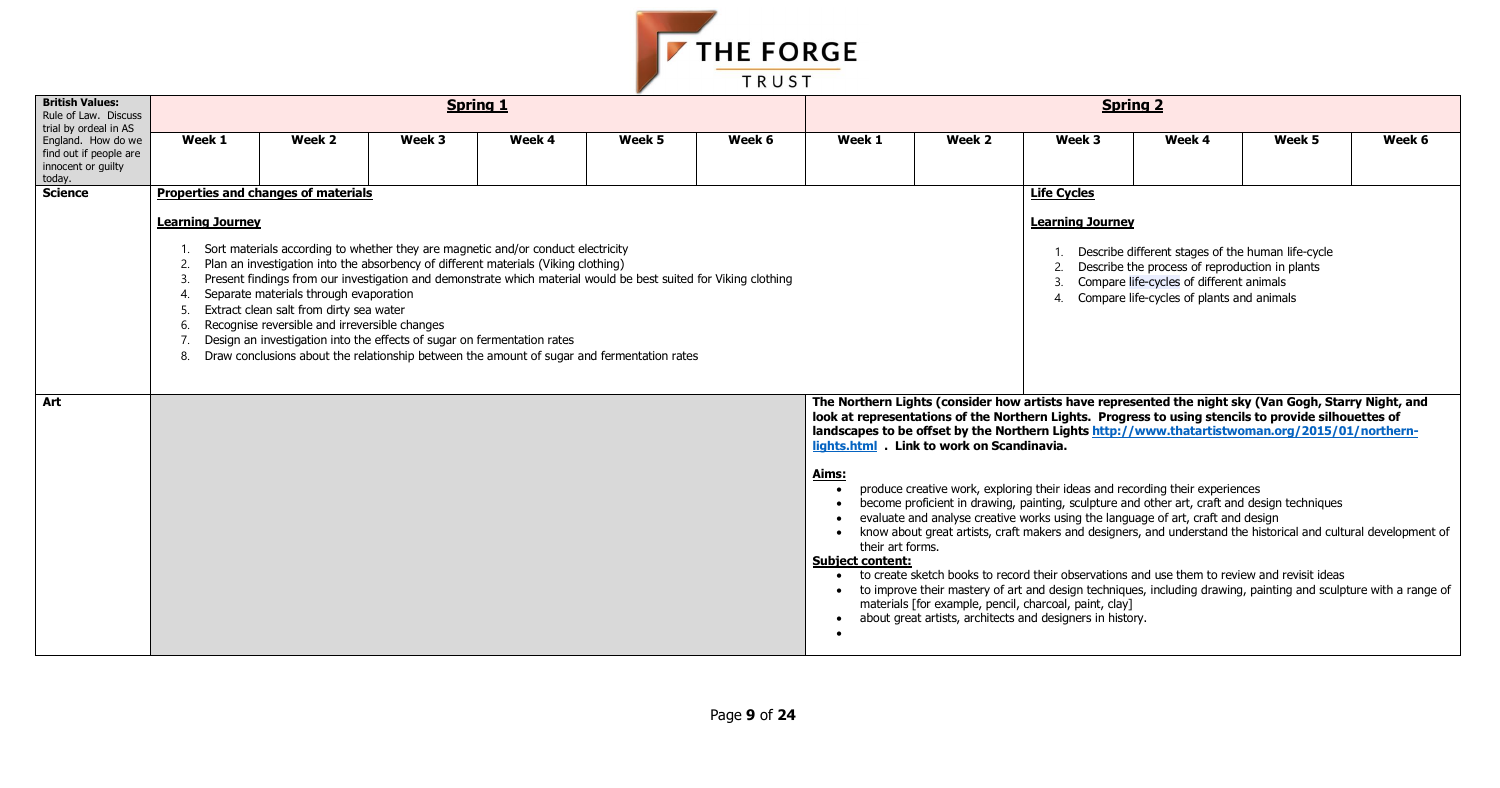

| <b>British Values:</b><br>Rule of Law.<br>Introduce the idea of                 |                                                                                                                                                                                                                                                                                                                                                                              |                                             | <b>Spring 1</b>                                                                                                                                                                                                                                                                                                                                                                                                                                                                                                                                                                                                                                                                                                                                                                                                                                                                                                                                                                                                                                                                     |        |        |        |        |        | <b>Spring 2</b> |        |        |        |
|---------------------------------------------------------------------------------|------------------------------------------------------------------------------------------------------------------------------------------------------------------------------------------------------------------------------------------------------------------------------------------------------------------------------------------------------------------------------|---------------------------------------------|-------------------------------------------------------------------------------------------------------------------------------------------------------------------------------------------------------------------------------------------------------------------------------------------------------------------------------------------------------------------------------------------------------------------------------------------------------------------------------------------------------------------------------------------------------------------------------------------------------------------------------------------------------------------------------------------------------------------------------------------------------------------------------------------------------------------------------------------------------------------------------------------------------------------------------------------------------------------------------------------------------------------------------------------------------------------------------------|--------|--------|--------|--------|--------|-----------------|--------|--------|--------|
| Juries and Jury<br>service. With<br>ordinary people<br>deciding what<br>happens | Week 1                                                                                                                                                                                                                                                                                                                                                                       | Week 2                                      | Week 3                                                                                                                                                                                                                                                                                                                                                                                                                                                                                                                                                                                                                                                                                                                                                                                                                                                                                                                                                                                                                                                                              | Week 4 | Week 5 | Week 6 | Week 1 | Week 2 | Week 3          | Week 4 | Week 5 | Week 6 |
| <b>DT</b>                                                                       | Design a Viking Long-ship using resistant materials (design constrains: Longship must be capable of being<br>propelled by sail and float with stability on a safe water course in the locality)<br><b>Design</b><br>$\bullet$<br><b>Make</b><br>$\bullet$<br><b>Evaluate</b><br>$\bullet$<br>$\bullet$<br>their work<br>$\bullet$<br><b>Technical knowledge</b><br>$\bullet$ | shaping, joining and finishing], accurately | • use research and develop design criteria to inform the design of innovative, functional, appealing products that<br>are fit for purpose, aimed at particular individuals or groups<br>generate, develop, model and communicate their ideas through discussion, annotated sketches, cross-sectional<br>and exploded diagrams, prototypes, pattern pieces and computer-aided design<br>select from and use a wider range of tools and equipment to perform practical tasks [for example, cutting,<br>• select from and use a wider range of materials and components, including construction materials, textiles and<br>ingredients, according to their functional properties and aesthetic qualities<br>investigate and analyse a range of existing products<br>evaluate their ideas and products against their own design criteria and consider the views of others to improve<br>understand how key events and individuals in design and technology have helped shape the world<br>apply their understanding of how to strengthen, stiffen and reinforce more complex structures |        |        |        |        |        |                 |        |        |        |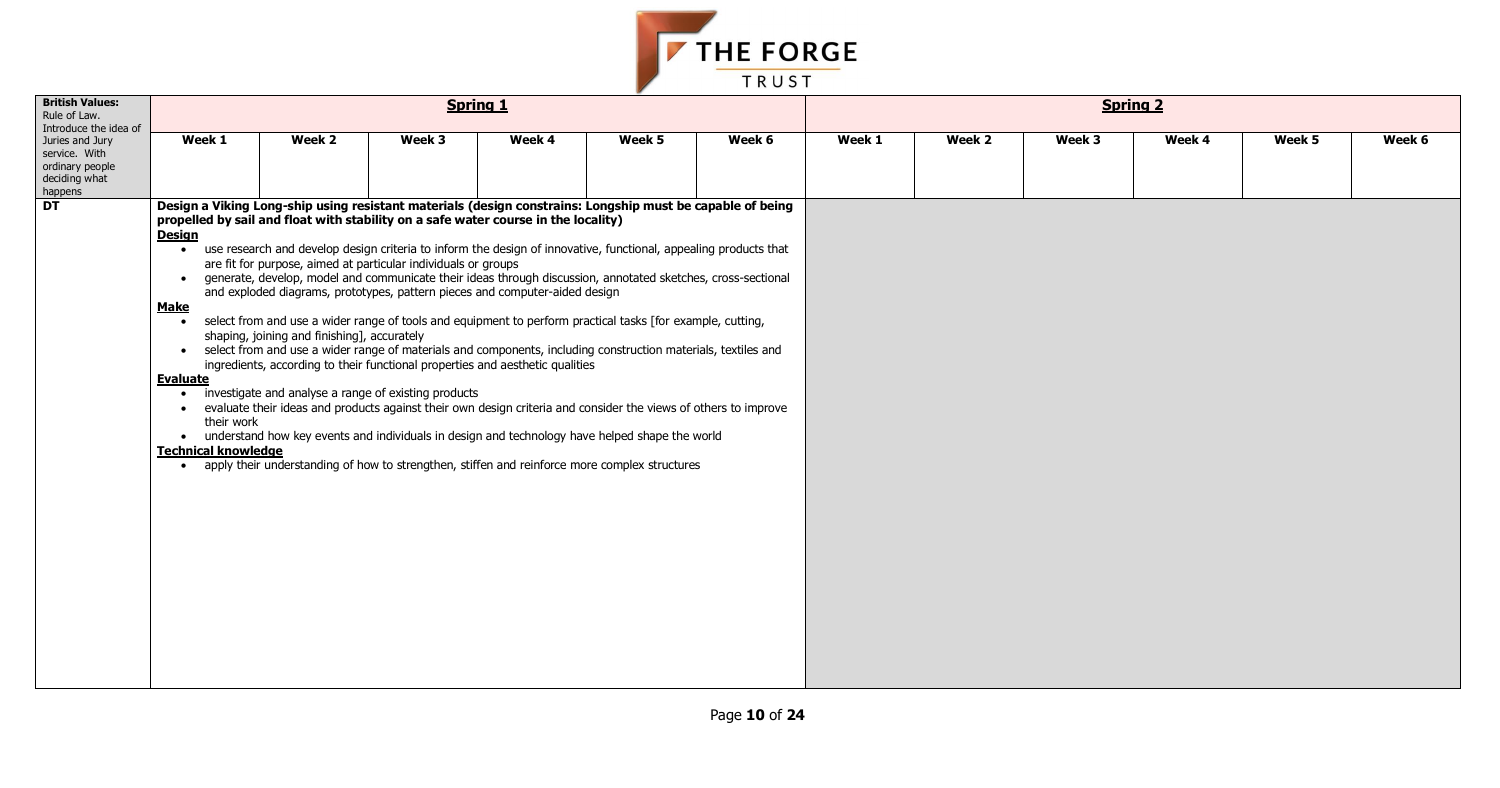

| <b>British Values:</b><br>Rule of Law.<br>Discuss why people   |                                                       |                                                                                          |                                                                                                                                                                                         | <b>Spring 1</b>                                                                 |        |        |                               |                                                                                                                                                                                                            |                                                                            | <b>Spring 2</b> |        |        |
|----------------------------------------------------------------|-------------------------------------------------------|------------------------------------------------------------------------------------------|-----------------------------------------------------------------------------------------------------------------------------------------------------------------------------------------|---------------------------------------------------------------------------------|--------|--------|-------------------------------|------------------------------------------------------------------------------------------------------------------------------------------------------------------------------------------------------------|----------------------------------------------------------------------------|-----------------|--------|--------|
| may have been<br>afraid to see the<br>Romans leave<br>Britain. | Week 1                                                | Week 2                                                                                   | Week 3                                                                                                                                                                                  | Week 4                                                                          | Week 5 | Week 6 | Week 1                        | Week 2                                                                                                                                                                                                     | Week 3                                                                     | Week 4          | Week 5 | Week 6 |
| <b>History</b>                                                 | <b>Anglo-Saxons and Vikings</b>                       |                                                                                          |                                                                                                                                                                                         |                                                                                 |        |        |                               |                                                                                                                                                                                                            |                                                                            |                 |        |        |
|                                                                | <b>Learning Journey</b><br>1.<br>2.<br>3.<br>4.<br>5. | Describe life in an Anglo-Saxon village<br>Describe everyday life in a Viking Settlement | Describe what happened in Britain after the Romans left<br>Explain why Vikings raided Anglo-Saxon Kingdoms<br>6. Identify the distribution of Viking settlements in the school locality | Decide whether an Anglo-Saxon Kingdom was a fair place to live and give reasons |        |        |                               |                                                                                                                                                                                                            |                                                                            |                 |        |        |
| Geography                                                      |                                                       |                                                                                          |                                                                                                                                                                                         |                                                                                 |        |        | <b>Learning Journey</b><br>3. | <b>Scandinavia (a contrasting European locality)</b><br>2. Investigate the climate and biomes of Sweden<br>Investigate how land use in Sweden affects trade<br>4. Investigate population density in Sweden | 1. Describe the extent of the locations settled and visited by the Vikings |                 |        |        |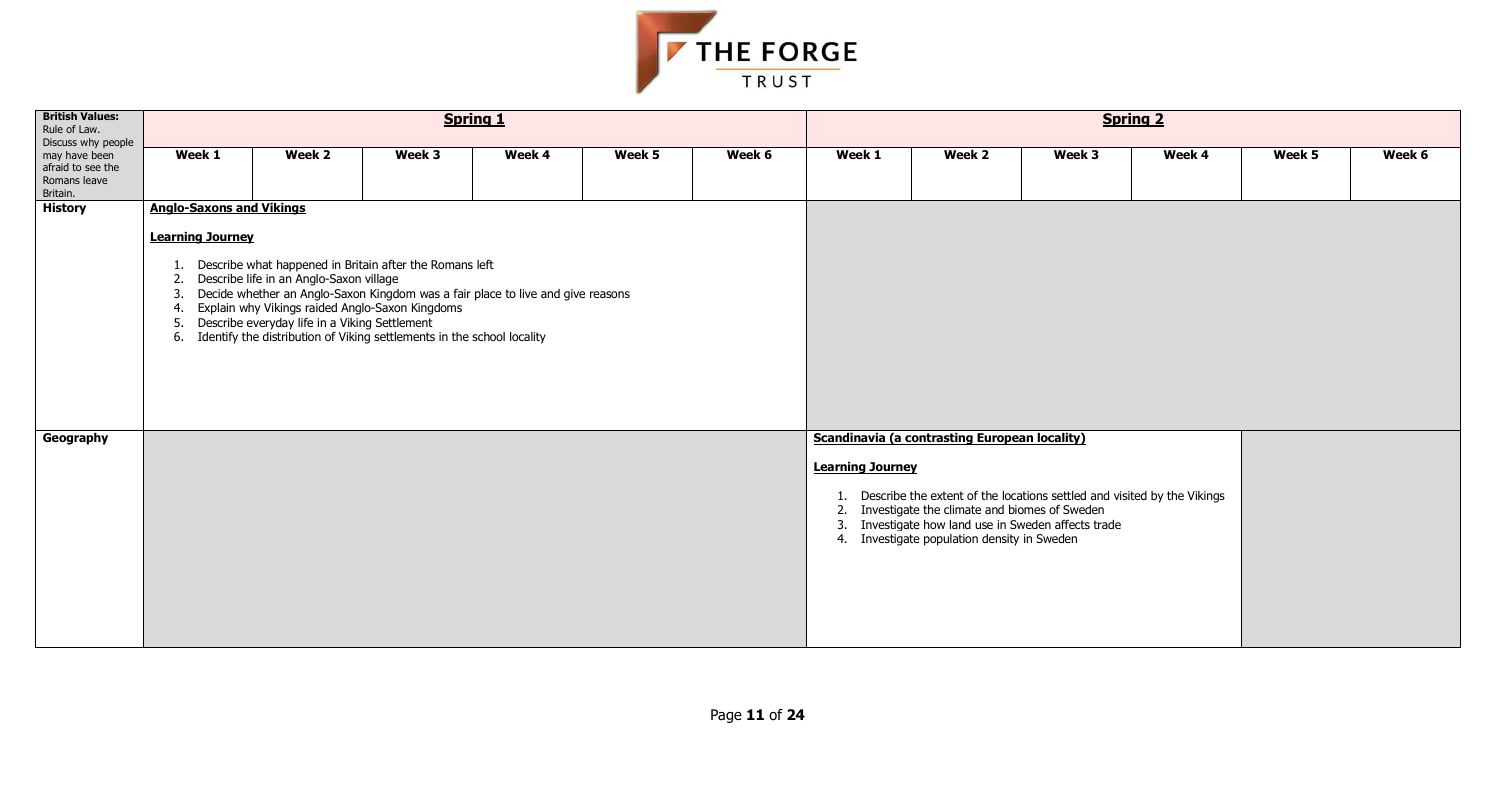| k 4 |    | Week 5                                                  | Week 6                                                                                                          |
|-----|----|---------------------------------------------------------|-----------------------------------------------------------------------------------------------------------------|
|     |    | <b>Beliefs and Questions</b><br><b>Learning Journey</b> |                                                                                                                 |
|     | 1. |                                                         | Investigate what Ahimsa<br>means for life as a Hindu<br>2. Investigate what Zakat<br>means for life as a Muslim |



| <b>British Values:</b><br>Tolerance. Discuss<br>how ideas of |                  |                                                                                                                                                                                                                                                                                                  |        | <b>Spring 1</b> |        |        | <b>Spring 2</b> |        |        |        |                                                                                                                    |                                                         |  |  |
|--------------------------------------------------------------|------------------|--------------------------------------------------------------------------------------------------------------------------------------------------------------------------------------------------------------------------------------------------------------------------------------------------|--------|-----------------|--------|--------|-----------------|--------|--------|--------|--------------------------------------------------------------------------------------------------------------------|---------------------------------------------------------|--|--|
| Ahimsa could help<br>different cultures to<br>live together. | Week 1           | Week 2                                                                                                                                                                                                                                                                                           | Week 3 | Week 4          | Week 5 | Week 6 | Week 1          | Week 2 | Week 3 | Week 4 | Week 5                                                                                                             | Week 6                                                  |  |  |
| RE                                                           |                  |                                                                                                                                                                                                                                                                                                  |        |                 |        |        |                 |        |        |        | <b>Beliefs and Questions</b><br><b>Learning Journey</b><br>1. Investigate what Ahimsa<br>2. Investigate what Zakat | means for life as a Hindu<br>means for life as a Muslir |  |  |
| <b>Computing</b>                                             | 5.3 Spreadsheets | • Select, use and combine a variety of software (including internet services)<br>on a range of digital devices to design and create a range of programs,<br>systems and content that accomplish given goals, including collecting,<br>analysing, evaluating and presenting data and information. |        |                 |        |        |                 |        |        |        |                                                                                                                    |                                                         |  |  |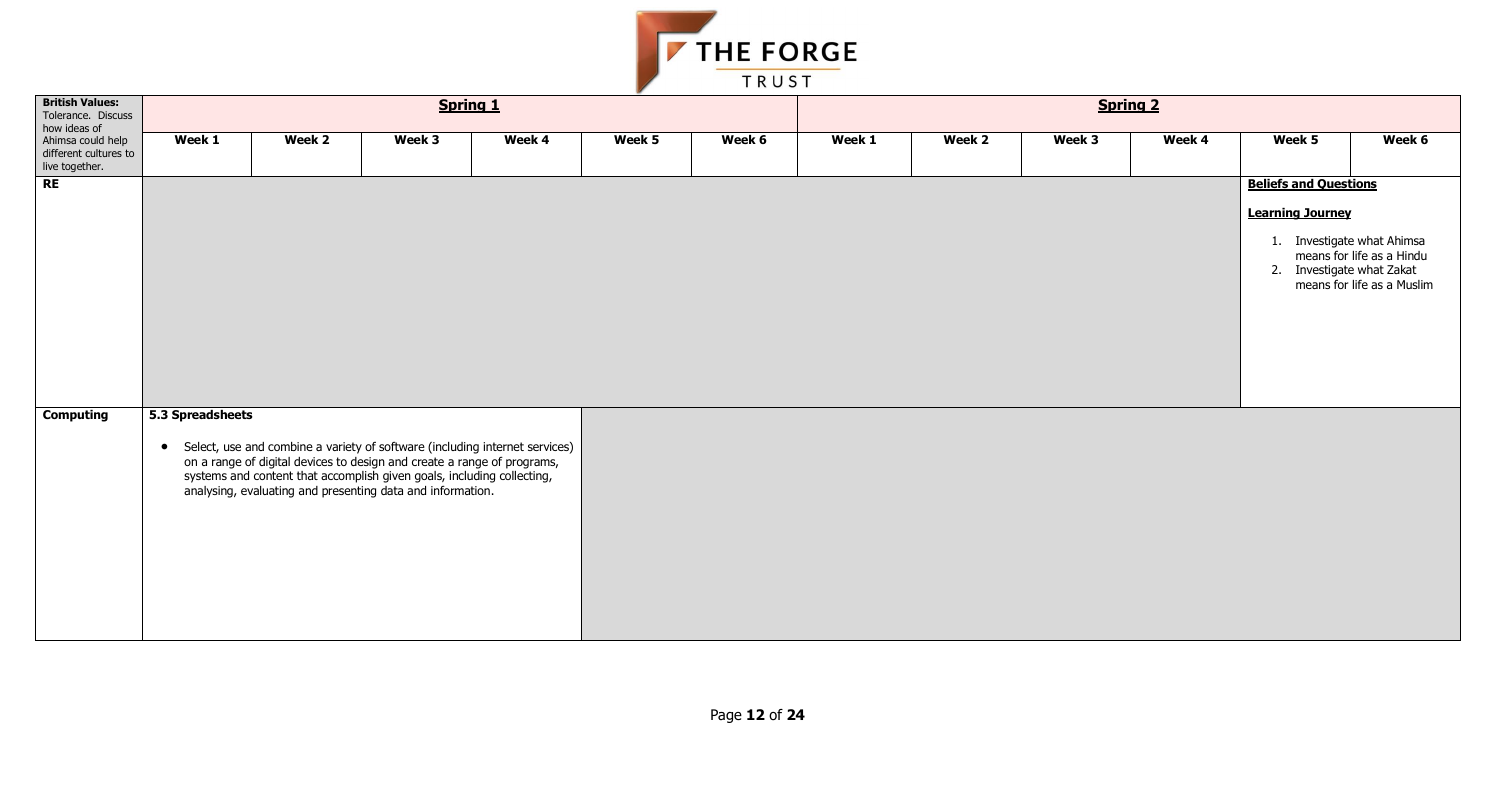

| <b>British Values:</b><br>Tolerance. Discuss<br>how ideas of Zakat |        |        | <b>Spring 1</b> |        |                                                                                                        |                                                                                                                                                                                                                                                                                                                                                                                                                                                                                                                                                                                                                                                                                                                 | <b>Spring 2</b> |        |                                                                             |                                                                                                                                                                                                                                                                                                                                                                                                                                                                                                                                                                                                                                                                                                                                          |        |        |  |  |
|--------------------------------------------------------------------|--------|--------|-----------------|--------|--------------------------------------------------------------------------------------------------------|-----------------------------------------------------------------------------------------------------------------------------------------------------------------------------------------------------------------------------------------------------------------------------------------------------------------------------------------------------------------------------------------------------------------------------------------------------------------------------------------------------------------------------------------------------------------------------------------------------------------------------------------------------------------------------------------------------------------|-----------------|--------|-----------------------------------------------------------------------------|------------------------------------------------------------------------------------------------------------------------------------------------------------------------------------------------------------------------------------------------------------------------------------------------------------------------------------------------------------------------------------------------------------------------------------------------------------------------------------------------------------------------------------------------------------------------------------------------------------------------------------------------------------------------------------------------------------------------------------------|--------|--------|--|--|
| could help different<br>cultures to live<br>together.              | Week 1 | Week 2 | Week 3          | Week 4 | Week 5                                                                                                 | Week 6                                                                                                                                                                                                                                                                                                                                                                                                                                                                                                                                                                                                                                                                                                          | Week 1          | Week 2 | Week 3                                                                      | Week 4                                                                                                                                                                                                                                                                                                                                                                                                                                                                                                                                                                                                                                                                                                                                   | Week 5 | Week 6 |  |  |
| <b>MFL</b>                                                         |        |        |                 |        | <b>School Trip</b><br>in and responding;<br>language structures;<br>$\bullet$<br>writing;<br>$\bullet$ | • Listen attentively to spoken language and show understanding by joining<br>• Explore the patterns and sounds of language through songs and rhymes<br>and link the spelling, sound and meaning of words;<br>• Engage in conversations; ask and answer questions; express opinions<br>and respond to those of others; seek clarification and help;<br>• Speak in sentences, using familiar vocabulary, phrases and basic<br>• Develop accurate pronunciation and intonation so that others understand<br>when they are reading aloud or using familiar words and phrases;<br>Read carefully and show understanding of words, phrases and simple<br>Appreciate stories, songs, poems and rhymes in the language. |                 |        |                                                                             |                                                                                                                                                                                                                                                                                                                                                                                                                                                                                                                                                                                                                                                                                                                                          |        |        |  |  |
| <b>Music</b>                                                       |        |        |                 |        |                                                                                                        |                                                                                                                                                                                                                                                                                                                                                                                                                                                                                                                                                                                                                                                                                                                 |                 |        | techniques.<br>expression.<br>dimensions of music;<br>memory;<br>musicians; | Life Cycles (Explore the human life cycle with music by Brahms, Berio<br>and List etc to inspire singing, performing and composing using new<br>Play and perform in solo and ensemble contexts, using their voices and<br>playing musical instruments with increasing accuracy, fluency, control and<br>. Improvise and compose music for a range of purposes using the inter-related<br>. Listen with attention to detail and recall sounds with increasing aural<br>. Use and understand staff and other musical notations;<br>- Appreciate and understand a wide range of high-quality live and recorded<br>music drawn from different traditions and from great composers and<br>- Develop an understanding of the history of music. |        |        |  |  |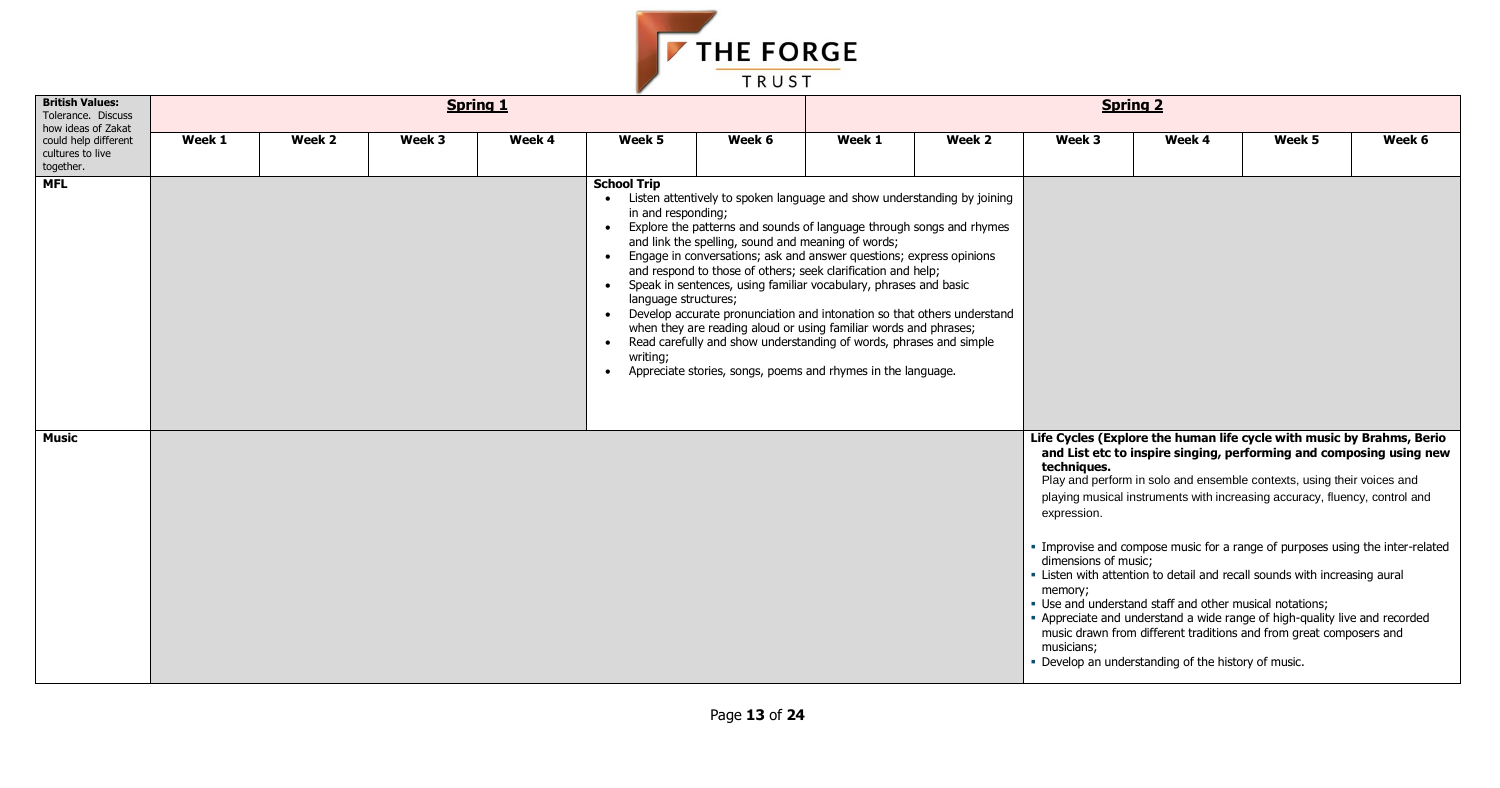| k 5              | Week 6                                                                          | Week 7 |
|------------------|---------------------------------------------------------------------------------|--------|
| nity).           |                                                                                 |        |
| outes into this. | sport to discuss dispositions e.g. work ethic,                                  |        |
|                  | of some of England's successful teams e.g.                                      |        |
|                  |                                                                                 |        |
|                  |                                                                                 |        |
|                  |                                                                                 |        |
|                  | ot critical feedback and make changes<br>gths and weaknesses and can set myself |        |
|                  | a task and I can improve my performance through                                 |        |
|                  |                                                                                 |        |
|                  |                                                                                 |        |
|                  |                                                                                 |        |
|                  |                                                                                 |        |
|                  |                                                                                 |        |
|                  |                                                                                 |        |
|                  |                                                                                 |        |
|                  |                                                                                 |        |



| <b>British Values:</b><br>Democracy. Discuss<br>the idea of the divine            |                                                                                   |                                                                                                                                                                                                                                                                                                                                                                                                                                                                                                                                                                                                                                                                                                                                                                                                        | <b>Summer 1</b> |        |        | <b>Summer 2</b>                                                                                                                                                                                                                                                                                                                                                                                                                                                                                                                                                            |                                                                                                                               |        |        |        |                                                                                                                                                                                                                                                                                                                                                                                             |        |  |  |
|-----------------------------------------------------------------------------------|-----------------------------------------------------------------------------------|--------------------------------------------------------------------------------------------------------------------------------------------------------------------------------------------------------------------------------------------------------------------------------------------------------------------------------------------------------------------------------------------------------------------------------------------------------------------------------------------------------------------------------------------------------------------------------------------------------------------------------------------------------------------------------------------------------------------------------------------------------------------------------------------------------|-----------------|--------|--------|----------------------------------------------------------------------------------------------------------------------------------------------------------------------------------------------------------------------------------------------------------------------------------------------------------------------------------------------------------------------------------------------------------------------------------------------------------------------------------------------------------------------------------------------------------------------------|-------------------------------------------------------------------------------------------------------------------------------|--------|--------|--------|---------------------------------------------------------------------------------------------------------------------------------------------------------------------------------------------------------------------------------------------------------------------------------------------------------------------------------------------------------------------------------------------|--------|--|--|
| right of Kings. How is<br>this different to ideas<br>of democracy from<br>Athens? | Week 1                                                                            | Week 2                                                                                                                                                                                                                                                                                                                                                                                                                                                                                                                                                                                                                                                                                                                                                                                                 | Week 3          | Week 4 | Week 5 | Week 1                                                                                                                                                                                                                                                                                                                                                                                                                                                                                                                                                                     | Week 2                                                                                                                        | Week 3 | Week 4 | Week 5 | Week 6                                                                                                                                                                                                                                                                                                                                                                                      | Week 7 |  |  |
| <b>Curriculum</b><br>Drivers/<br><b>Enrichment</b>                                |                                                                                   | Visit: Magma Science Park (Enrichment Opportunity for Forces topic)<br><b>Cultural Diversity:</b> Explore the positive impacts of different religions on the charitable field. What<br>positive impacts have they had on the world.<br>Aspirations: Mountains: Explore the life of Sir Edmund Hillary and the race to conquer Mount<br>Everest. Discuss his later charitable work with the Himalayan Trust.                                                                                                                                                                                                                                                                                                                                                                                            |                 |        |        | Visit the Civil War Centre, Newark Castle and Sconce Hills (N.B or other local opportunity).<br>Aspiration: Enrichment Opportunity linked to PE visitor with a background of achievement in sport to discuss dispositions e.g. work ethic,<br>team player. Consider the importance of practice, rehearsal as well as careers in sport and routes into this.<br><b>Cultural Diversity:</b> Enrichment opportunity linked to the PE visitor. Consider the diversity of some of England's successful teams e.g.<br>England Women's world cup and Team GB for Tokyo Olympics.' |                                                                                                                               |        |        |        |                                                                                                                                                                                                                                                                                                                                                                                             |        |  |  |
| <b>PE</b>                                                                         | <b>Real PE</b><br><b>Cog Focus: Health and Fitness</b><br><b>Learning Journey</b> | <b>Cultural Divesity:</b> The challenge of Everest as a multi-national effort involving local people from<br>Nepal (links to Team Player and Work ethic.<br>• I can explain how individuals need different types and levels of fitness to be more effective<br>in their activity/role/event. I can plan and follow my own basic fitness programme<br>• I can self select and perform appropriate warm up and cool down activities. I can identify<br>possible dangers when planning an activity<br>• I can describe the basic fitness components and explain how often and how long I should<br>exercise to be healthy. I can record and monitor how hard I am working<br>Static balance, stance. Beanbag Raid<br>Coordination, footwork. Beanbag Raid<br>Continuous Knockout Tournament, Neanbag Raid |                 |        |        | <b>Real PE</b><br><b>Cog Focus: Personal</b><br>appropriate targets<br>$\bullet$<br>regular practice<br><b>Learning Journey</b>                                                                                                                                                                                                                                                                                                                                                                                                                                            | Coordination, sending and receiving. Throlf<br>Agility, ball chasing. Throlf<br>Handicap Tournament, Throlf                   |        |        |        | I can create my own learning plan and revise that plan when necessary. I can accept critical feedback and make changes<br>I see all new challenges as opportunities to learn and develop. I recognise my strengths and weaknesses and can set myself<br>I cope well and react positively when things become difficult. I can persevere with a task and I can improve my performance through |        |  |  |
|                                                                                   |                                                                                   | Static balance, stance. Dodgeball<br>Coordination, footwork. Dodgeball<br>Ladder Tournament, Dodgeball                                                                                                                                                                                                                                                                                                                                                                                                                                                                                                                                                                                                                                                                                                 |                 |        |        |                                                                                                                                                                                                                                                                                                                                                                                                                                                                                                                                                                            | Coordination, sending and receiving. Scatterball<br>Agility, ball chasing. Scatterball<br>6. Knockout tournament, Scatterball |        |        |        |                                                                                                                                                                                                                                                                                                                                                                                             |        |  |  |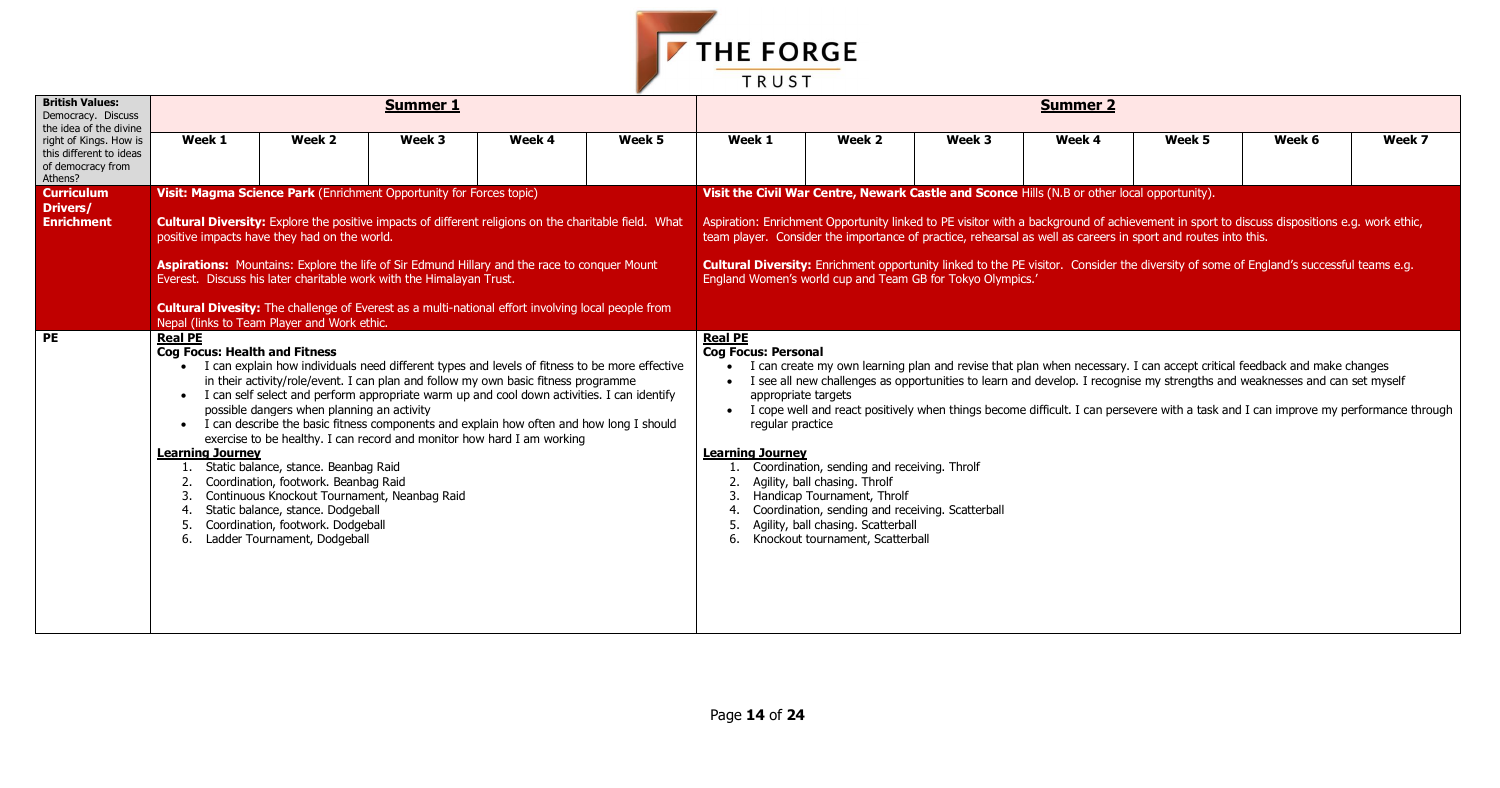

| <b>British Values:</b><br>Tolerance.<br>Intolerance of                                                                                              |                                                                                            |                                                                                                                                 | <b>Summer 1</b>                                                                                                                                                                                     |                                                                          |        | <b>Summer 2</b> |        |                                                                             |                                          |                                                                                                                                                                                  |                                                                                       |        |  |  |
|-----------------------------------------------------------------------------------------------------------------------------------------------------|--------------------------------------------------------------------------------------------|---------------------------------------------------------------------------------------------------------------------------------|-----------------------------------------------------------------------------------------------------------------------------------------------------------------------------------------------------|--------------------------------------------------------------------------|--------|-----------------|--------|-----------------------------------------------------------------------------|------------------------------------------|----------------------------------------------------------------------------------------------------------------------------------------------------------------------------------|---------------------------------------------------------------------------------------|--------|--|--|
| different groups can<br>lead to conflict.<br>(Roundheads and<br>Cavalies or people<br>from different<br>backgrounds<br>moving to a new<br>colliery. | Week 1                                                                                     | Week 2                                                                                                                          | Week 3                                                                                                                                                                                              | Week 4                                                                   | Week 5 | Week 1          | Week 2 | Week 3                                                                      | Week 4                                   | Week 5                                                                                                                                                                           | Week 6                                                                                | Week 7 |  |  |
| <b>Science</b>                                                                                                                                      | <b>Forces</b><br><b>Learning Journey</b><br>2.<br>3.<br>$\overline{4}$ .<br>.5<br>6.<br>7. | Identify the effects of friction<br>Carry out an investigation into shoe grip<br>Describe the forces acting on a falling object | Describe the effects of air resistance on a falling object<br>Investigate the effects of air resistance on a falling object<br>Recognise that pulleys allow a smaller force to have a greater effec | Recognise that mechanisms allow a smaller force to have a greater effect |        |                 |        | <b>Sound</b><br><b>Learning Journey</b><br>$\overline{2}$ .<br>3<br>4<br>5. | Describe how sounds travel through water | Describe how sound travels through a medium to the ear<br>Label the parts of the ear and describe how they respond to sound<br>Explore how sounds travel through different media | Investigate the relationship between pitch, volume and distance from the sound source |        |  |  |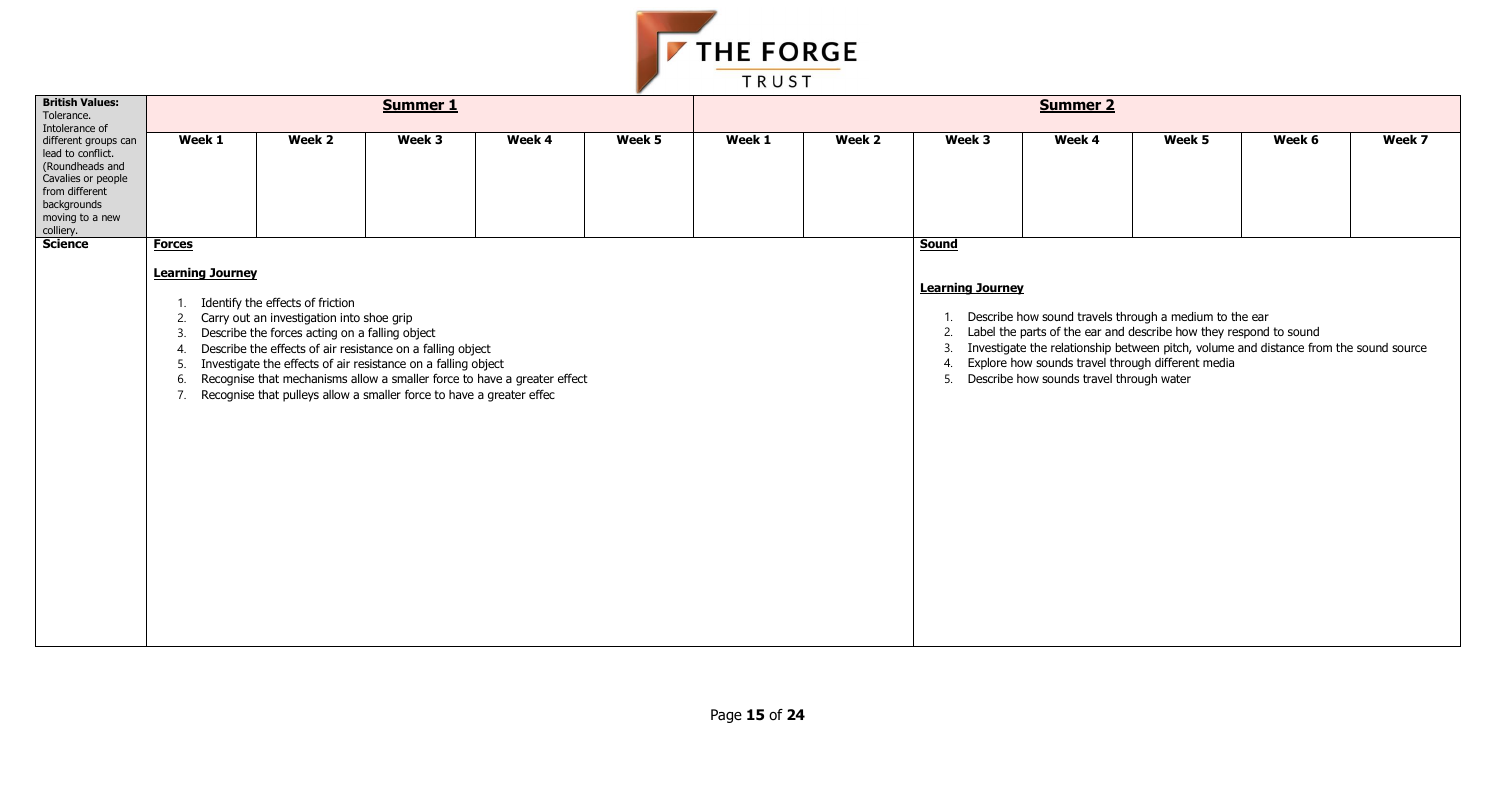

| <b>British Values:</b><br>Tolerance. Different<br>traditions have                  |                                                                                                                                                                                                                     |                                                                                                                                                                                                                                                                                                                                                                                                                                                                                                                                                                                                                                                                                                                                                                                                                                                                                                                                                                                                                                                                                                                                                                                           | <b>Summer 1</b> |        |        | <b>Summer 2</b> |        |        |        |        |        |        |  |  |
|------------------------------------------------------------------------------------|---------------------------------------------------------------------------------------------------------------------------------------------------------------------------------------------------------------------|-------------------------------------------------------------------------------------------------------------------------------------------------------------------------------------------------------------------------------------------------------------------------------------------------------------------------------------------------------------------------------------------------------------------------------------------------------------------------------------------------------------------------------------------------------------------------------------------------------------------------------------------------------------------------------------------------------------------------------------------------------------------------------------------------------------------------------------------------------------------------------------------------------------------------------------------------------------------------------------------------------------------------------------------------------------------------------------------------------------------------------------------------------------------------------------------|-----------------|--------|--------|-----------------|--------|--------|--------|--------|--------|--------|--|--|
| developed artwork to<br>represent mountains.<br>Explore how each<br>can add value. | Week 1                                                                                                                                                                                                              | Week 2                                                                                                                                                                                                                                                                                                                                                                                                                                                                                                                                                                                                                                                                                                                                                                                                                                                                                                                                                                                                                                                                                                                                                                                    | Week 3          | Week 4 | Week 5 | Week 1          | Week 2 | Week 3 | Week 4 | Week 5 | Week 6 | Week 7 |  |  |
| DT                                                                                 | <b>Design</b><br>aided design;<br><b>Make</b><br>$\bullet$<br>$\bullet$<br>qualities.<br><b>Evaluate</b><br>$\bullet$<br>$\bullet$<br>$\bullet$<br>world.<br><b>Technical knowledge</b><br>$\bullet$<br>structures. | Design Make and Evaluate a Bagatelle Board (linked to Forces in Science)<br>• Use research and develop design criteria to inform the design of innovative, functional,<br>appealing products that are fit for purpose, aimed at particular individuals or groups;<br>• Generate, develop, model and communicate their ideas through discussion, annotated<br>sketches, cross-sectional and exploded diagrams, prototypes, pattern pieces and computer-<br>Select from and use a wider range of tools and equipment to perform practical tasks<br>[for example, cutting, shaping, joining and finishing], accurately;<br>Select from and use a wider range of materials and components, including construction<br>materials, textiles and ingredients, according to their functional properties and aesthetic<br>Investigate and analyse a range of existing products;<br>Evaluate their ideas and products against their own design criteria and consider the views of<br>others to improve their work;<br>Understand how key events and individuals in design and technology have helped shape the<br>Apply their understanding of how to strengthen, stiffen and reinforce more complex |                 |        |        |                 |        |        |        |        |        |        |  |  |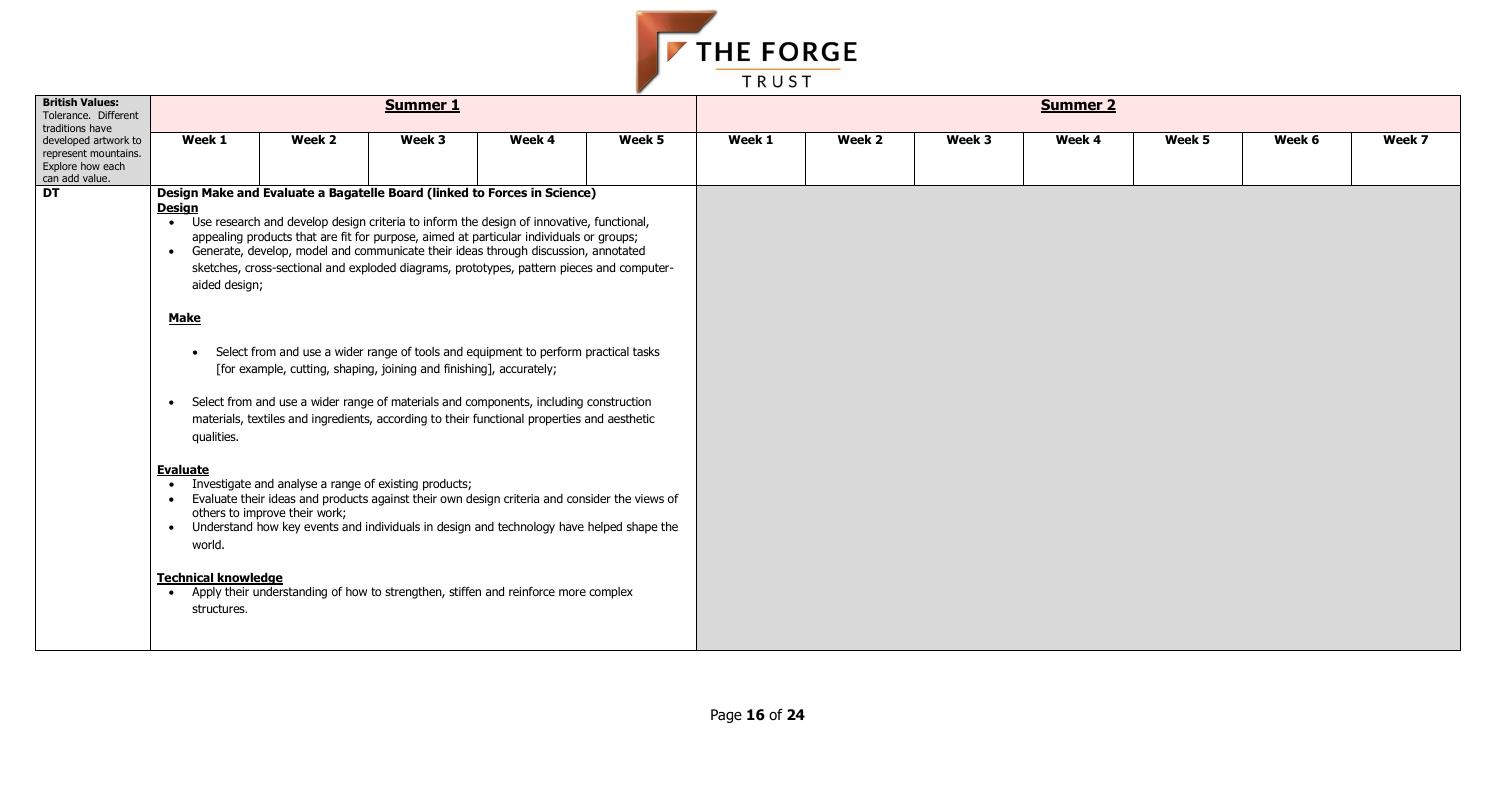| ek 5 | Week 6                                            | Week 7 |
|------|---------------------------------------------------|--------|
|      |                                                   |        |
|      | pressionists with representations in Chinese art. |        |



| <b>British Values:</b><br>Tolerance. Different<br>traditions have                          |        |        | <b>Summer 1</b> |        |        | <b>Summer 2</b>                                                                                                    |                                                                                                      |        |                                                                                                                                                                                                                                                                                                                                                                                                                                                                                                                                                                                                                                                                                                                                                                                                                                                                                      |        |        |        |  |  |
|--------------------------------------------------------------------------------------------|--------|--------|-----------------|--------|--------|--------------------------------------------------------------------------------------------------------------------|------------------------------------------------------------------------------------------------------|--------|--------------------------------------------------------------------------------------------------------------------------------------------------------------------------------------------------------------------------------------------------------------------------------------------------------------------------------------------------------------------------------------------------------------------------------------------------------------------------------------------------------------------------------------------------------------------------------------------------------------------------------------------------------------------------------------------------------------------------------------------------------------------------------------------------------------------------------------------------------------------------------------|--------|--------|--------|--|--|
| developed artwork<br>linked to places of<br>worship. Explore<br>how each can add<br>value. | Week 1 | Week 2 | Week 3          | Week 4 | Week 5 | Week 1                                                                                                             | Week 2                                                                                               | Week 3 | Week 4                                                                                                                                                                                                                                                                                                                                                                                                                                                                                                                                                                                                                                                                                                                                                                                                                                                                               | Week 5 | Week 6 | Week 7 |  |  |
| Art                                                                                        |        |        |                 |        |        | $\bullet$<br>$\bullet$<br>$\bullet$<br>$\bullet$<br><b>Subject content:</b><br>$\bullet$<br>$\bullet$<br>$\bullet$ | example, pencil, charcoal, paint, clay]<br>About great artists, architects and designers in history. |        | Mountains in Art (compare and contrast artistic representations of mountains from the impressionists with representations in Chinese and<br>Explore techniques and build to a final piece painting based on what pupils have learned.)<br>Produce creative work, exploring their ideas and recording their experiences;<br>Become proficient in drawing, painting, sculpture and other art, craft and design techniques;<br>Evaluate and analyse creative works using the language of art, craft and design;<br>Know about great artists, craft makers and designers, and understand the historical and cultural development of their art forms.<br>To create sketch books to record their observations and use them to review and revisit ideas;<br>To improve their mastery of art and design techniques, including drawing, painting and sculpture with a range of materials [for |        |        |        |  |  |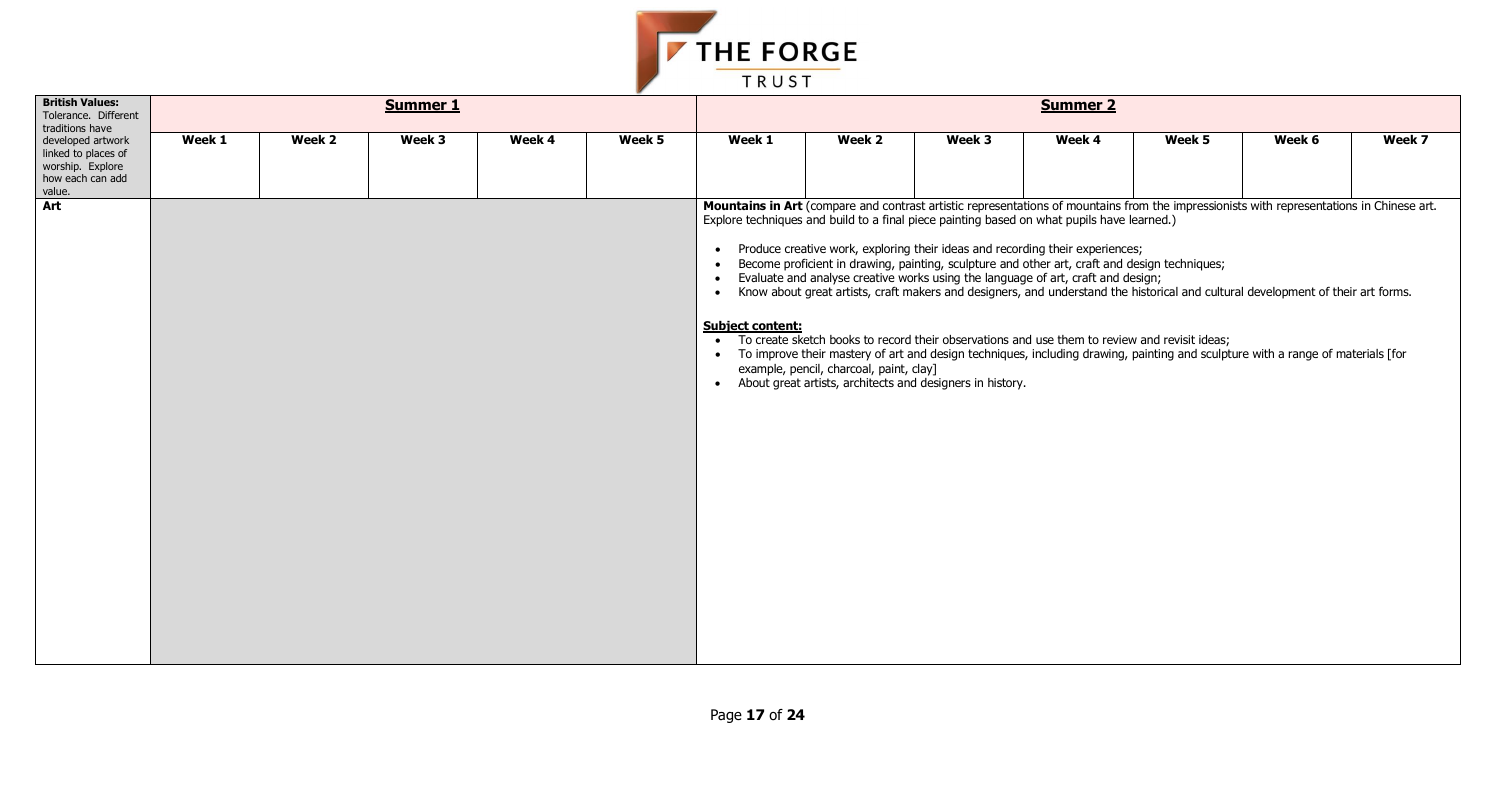

| <b>British Values:</b><br>Consider how in a<br>democracy people |                                     |                                                                                                                                                                                                          | <b>Summer 1</b> |        |        | <b>Summer 2</b> |                                                                                                                                                          |                                                                                                                                                                                                                                                                                                                                                                                                                                                                                                                                                                                                                                                                                                                                                                                                                                                                                                                                                                                             |        |        |                                                                                                                                                                                                                                      |        |  |  |
|-----------------------------------------------------------------|-------------------------------------|----------------------------------------------------------------------------------------------------------------------------------------------------------------------------------------------------------|-----------------|--------|--------|-----------------|----------------------------------------------------------------------------------------------------------------------------------------------------------|---------------------------------------------------------------------------------------------------------------------------------------------------------------------------------------------------------------------------------------------------------------------------------------------------------------------------------------------------------------------------------------------------------------------------------------------------------------------------------------------------------------------------------------------------------------------------------------------------------------------------------------------------------------------------------------------------------------------------------------------------------------------------------------------------------------------------------------------------------------------------------------------------------------------------------------------------------------------------------------------|--------|--------|--------------------------------------------------------------------------------------------------------------------------------------------------------------------------------------------------------------------------------------|--------|--|--|
| can influence change<br>without conflict. E.g.                  | Week 1                              | Week 2                                                                                                                                                                                                   | Week 3          | Week 4 | Week 5 | Week 1          | Week 2                                                                                                                                                   | Week 3                                                                                                                                                                                                                                                                                                                                                                                                                                                                                                                                                                                                                                                                                                                                                                                                                                                                                                                                                                                      | Week 4 | Week 5 | Week 6                                                                                                                                                                                                                               | Week 7 |  |  |
| letters, free speech,<br>protests/ petitions                    |                                     |                                                                                                                                                                                                          |                 |        |        |                 |                                                                                                                                                          |                                                                                                                                                                                                                                                                                                                                                                                                                                                                                                                                                                                                                                                                                                                                                                                                                                                                                                                                                                                             |        |        |                                                                                                                                                                                                                                      |        |  |  |
| etc.<br><b>History</b>                                          |                                     |                                                                                                                                                                                                          |                 |        |        |                 | coverage).<br><b>Learning Journey</b><br>3.<br>5.<br>7.<br><b>Coal Mining in the Local Area</b><br><b>Learning Journey</b><br>2.<br>3.<br>4.<br>5.<br>6. | 1. Sequence events relating to the English Civil War on a timeline<br>2. Recall some of the causes of the English Civil War<br>Explore what the civil war means for Newark<br>4. Use written sources from 1646 to learn about the events in and around Newark<br>Describe what life was like in Newark during the Civil War and explain why it was important<br>6. Place the three sieges of Newark in the context of the Civil War<br>Describe some of the main consequences of the Civil War<br>1. Describe how the history of the local colliery fits into the chronology of mining in Britain<br>Describe some of the changes that happened during the industrial revolution<br>Write a letter giving reasons why children should not be allowed to work in coal mines<br>Describe the conditions experienced by miners in the 20 <sup>th</sup> century<br>Use sources to investigate the sequence in which the mining community grew up<br>changes that happened when the mines closed |        |        | The English Civil War (NB there are two alternative units in this half term- delete as appropriate in line with academy<br>Use sources to investigate why people wanted to come to colliery villages to settle and work and describe |        |  |  |
| Geography                                                       | <b>Mountains</b>                    |                                                                                                                                                                                                          |                 |        |        |                 |                                                                                                                                                          |                                                                                                                                                                                                                                                                                                                                                                                                                                                                                                                                                                                                                                                                                                                                                                                                                                                                                                                                                                                             |        |        |                                                                                                                                                                                                                                      |        |  |  |
|                                                                 | <b>Learning Journey</b><br>3.<br>4. | Investigate the largest mountains in the UK<br>Locate Ben Nevis and describe the land use in the wider area<br>Identify mountain ranges around the world<br>Describe the topography of Mount Kilimanjaro |                 |        |        |                 |                                                                                                                                                          |                                                                                                                                                                                                                                                                                                                                                                                                                                                                                                                                                                                                                                                                                                                                                                                                                                                                                                                                                                                             |        |        |                                                                                                                                                                                                                                      |        |  |  |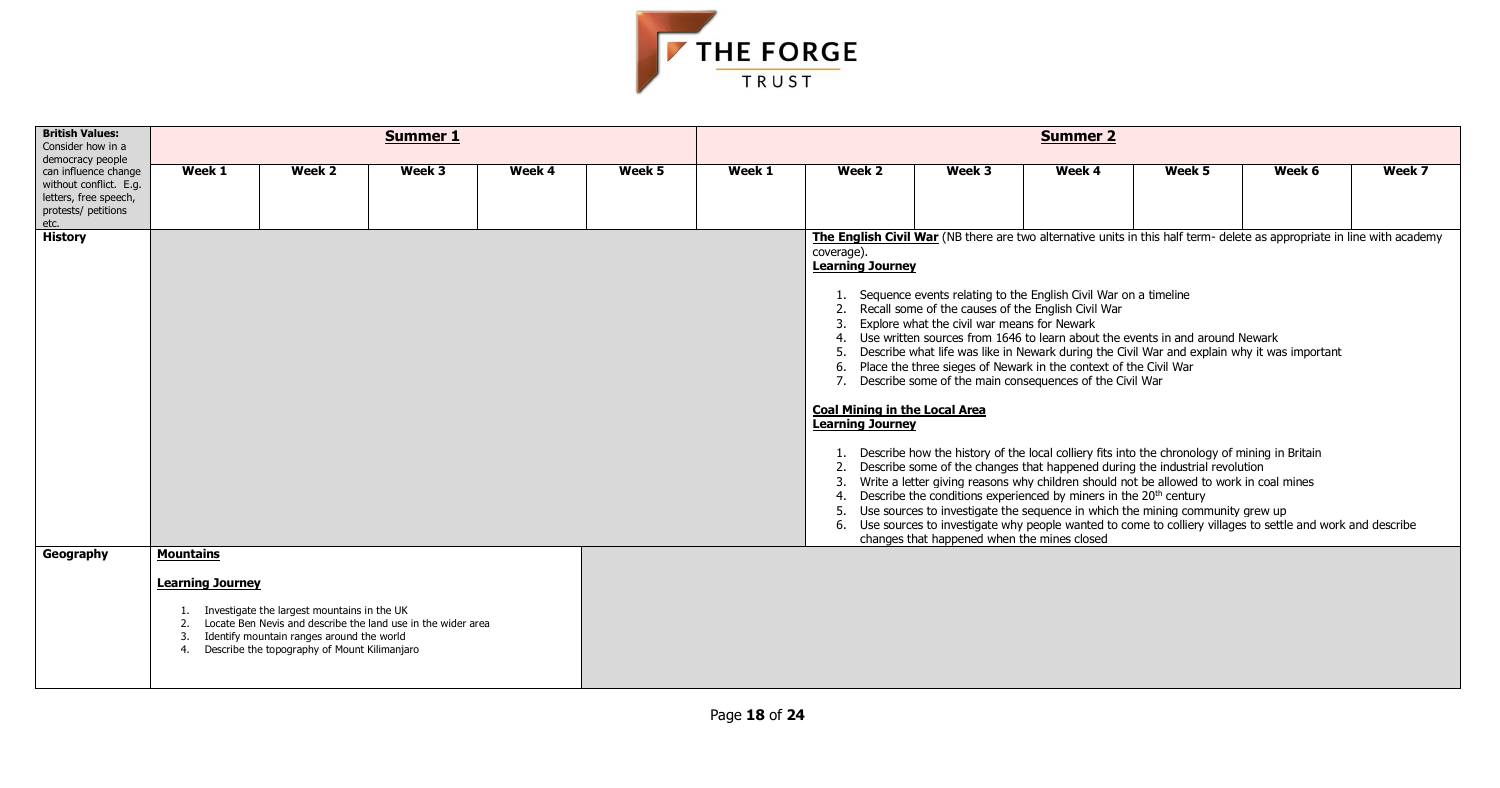

| <b>British Values:</b><br>Tolerance. Consider<br>how we can all                                                       |                                                               |                                                                                                                                                                                                                                                                                                                                                                                                                                                                    | Summer 1 |        |                                                                                                                                    | <b>Summer 2</b>                                                                                                                     |        |        |        |        |        |        |  |  |  |
|-----------------------------------------------------------------------------------------------------------------------|---------------------------------------------------------------|--------------------------------------------------------------------------------------------------------------------------------------------------------------------------------------------------------------------------------------------------------------------------------------------------------------------------------------------------------------------------------------------------------------------------------------------------------------------|----------|--------|------------------------------------------------------------------------------------------------------------------------------------|-------------------------------------------------------------------------------------------------------------------------------------|--------|--------|--------|--------|--------|--------|--|--|--|
| appreciate artwork<br>associated with<br>different places of<br>worship even if we<br>do not belong to the<br>groups. | Week 1                                                        | Week 2                                                                                                                                                                                                                                                                                                                                                                                                                                                             | Week 3   | Week 4 | Week 5                                                                                                                             | Week 1                                                                                                                              | Week 2 | Week 3 | Week 4 | Week 5 | Week 6 | Week 7 |  |  |  |
| <b>RE</b>                                                                                                             |                                                               |                                                                                                                                                                                                                                                                                                                                                                                                                                                                    |          |        | <b>Beliefs in action in the world</b><br><b>Learning Journey</b><br>1. Investigate art and<br>religions<br>with a place of worship | architecture relating to world<br>2. Investigate and reflect on the<br>impact of the architecture,<br>design and artwork associated |        |        |        |        |        |        |  |  |  |
| <b>Computing</b>                                                                                                      | <b>Game Creator</b><br>$\bullet$<br>$\bullet$<br>information. | Design, write and debug programs that accomplish specific goals, including controlling or<br>simulating physical systems; solve problems by decomposing them into smaller parts;<br>Select, use and combine a variety of software (including internet services) on a range of<br>digital devices to design and create a range of programs, systems and content that<br>accomplish given goals, including collecting, analysing, evaluating and presenting data and |          |        |                                                                                                                                    |                                                                                                                                     |        |        |        |        |        |        |  |  |  |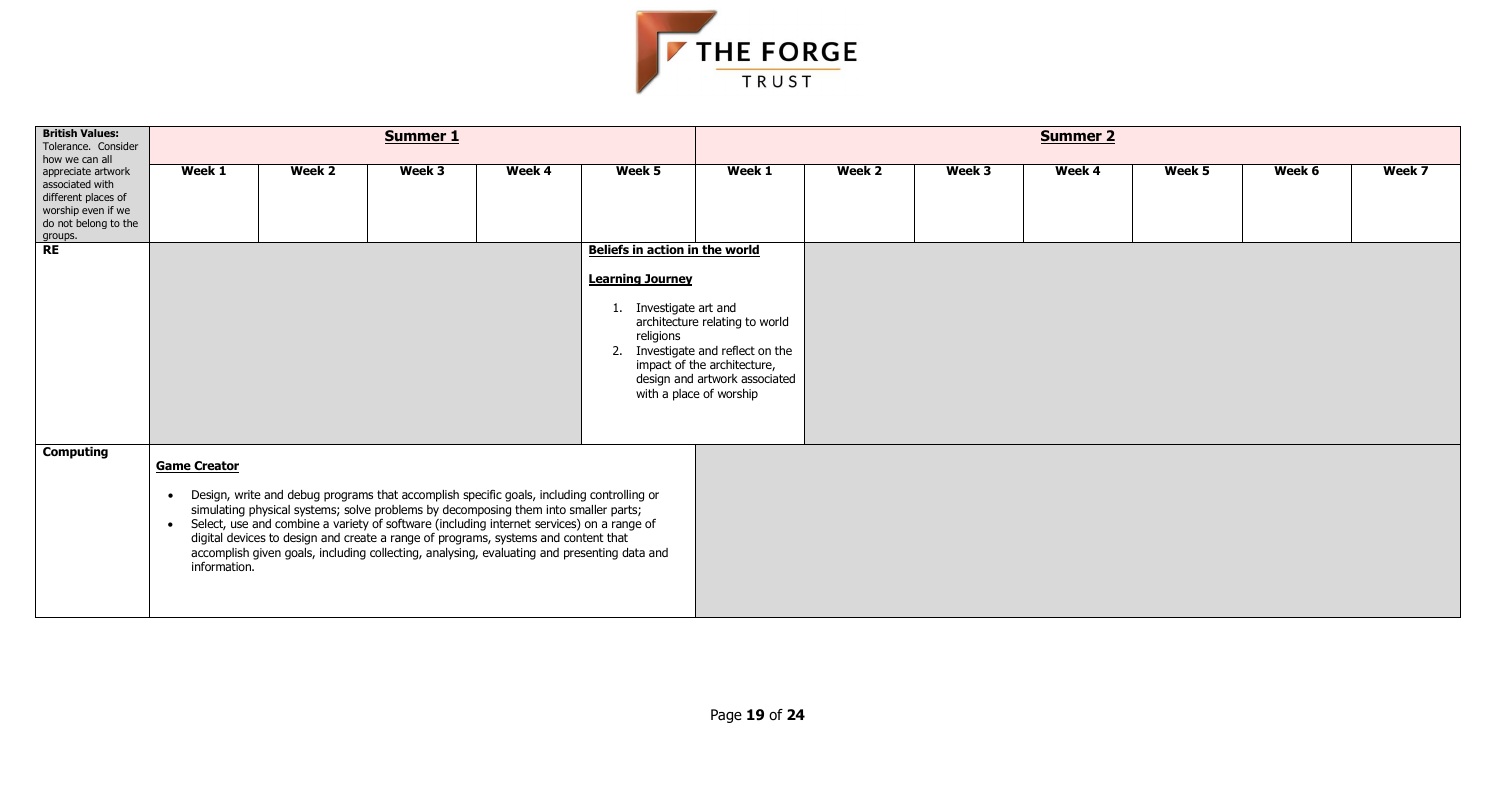

| <b>British Values:</b><br>Tolerance. Consider<br>how in the UK<br>people are free to<br>choose which<br>religion to follow.<br>Explore what<br>discrimination<br>means. |                                                                                                                                                                                                                                                                                                                                                                                         |        | <b>Summer 1</b> |        |        | <b>Summer 2</b> |        |        |                                                                                       |                                                    |                                                                                                                                                                                                                                                                                                                                                                                                                                                                                                                                                                                                                                                                                                                  |        |  |
|-------------------------------------------------------------------------------------------------------------------------------------------------------------------------|-----------------------------------------------------------------------------------------------------------------------------------------------------------------------------------------------------------------------------------------------------------------------------------------------------------------------------------------------------------------------------------------|--------|-----------------|--------|--------|-----------------|--------|--------|---------------------------------------------------------------------------------------|----------------------------------------------------|------------------------------------------------------------------------------------------------------------------------------------------------------------------------------------------------------------------------------------------------------------------------------------------------------------------------------------------------------------------------------------------------------------------------------------------------------------------------------------------------------------------------------------------------------------------------------------------------------------------------------------------------------------------------------------------------------------------|--------|--|
|                                                                                                                                                                         | Week 1                                                                                                                                                                                                                                                                                                                                                                                  | Week 2 | Week 3          | Week 4 | Week 5 | Week 1          | Week 2 | Week 3 | Week 4                                                                                | Week 5                                             | Week 6                                                                                                                                                                                                                                                                                                                                                                                                                                                                                                                                                                                                                                                                                                           | Week 7 |  |
| <b>Music</b>                                                                                                                                                            | <b>Celebrations</b><br>Play and perform in solo and ensemble contexts, using<br>their voices and playing musical instruments with<br>increasing accuracy, fluency, control and expression;<br>Improvise and compose music for a range of purposes<br>using the inter related dimensions of music;<br>Listen with attention to detail and recall sounds with<br>increasing aural memory. |        |                 |        |        |                 |        |        |                                                                                       |                                                    |                                                                                                                                                                                                                                                                                                                                                                                                                                                                                                                                                                                                                                                                                                                  |        |  |
| <b>MFL</b>                                                                                                                                                              |                                                                                                                                                                                                                                                                                                                                                                                         |        |                 |        |        |                 |        |        | <b>Seasons</b><br>in and responding;<br>language structures;<br>writing;<br>$\bullet$ | and link the spelling, sound and meaning of words; | Listen attentively to spoken language and show understanding by joining<br>Explore the patterns and sounds of language through songs and rhymes<br>Engage in conversations; ask and answer questions; express opinions<br>and respond to those of others; seek clarification and help;<br>Speak in sentences, using familiar vocabulary, phrases and basic<br>Develop accurate pronunciation and intonation so that others understand<br>when they are reading aloud or using familiar words and phrases;<br>Present ideas and information orally to a range of audiences;<br>Read carefully and show understanding of words, phrases and simple<br>Appreciate stories, songs, poems and rhymes in the language. |        |  |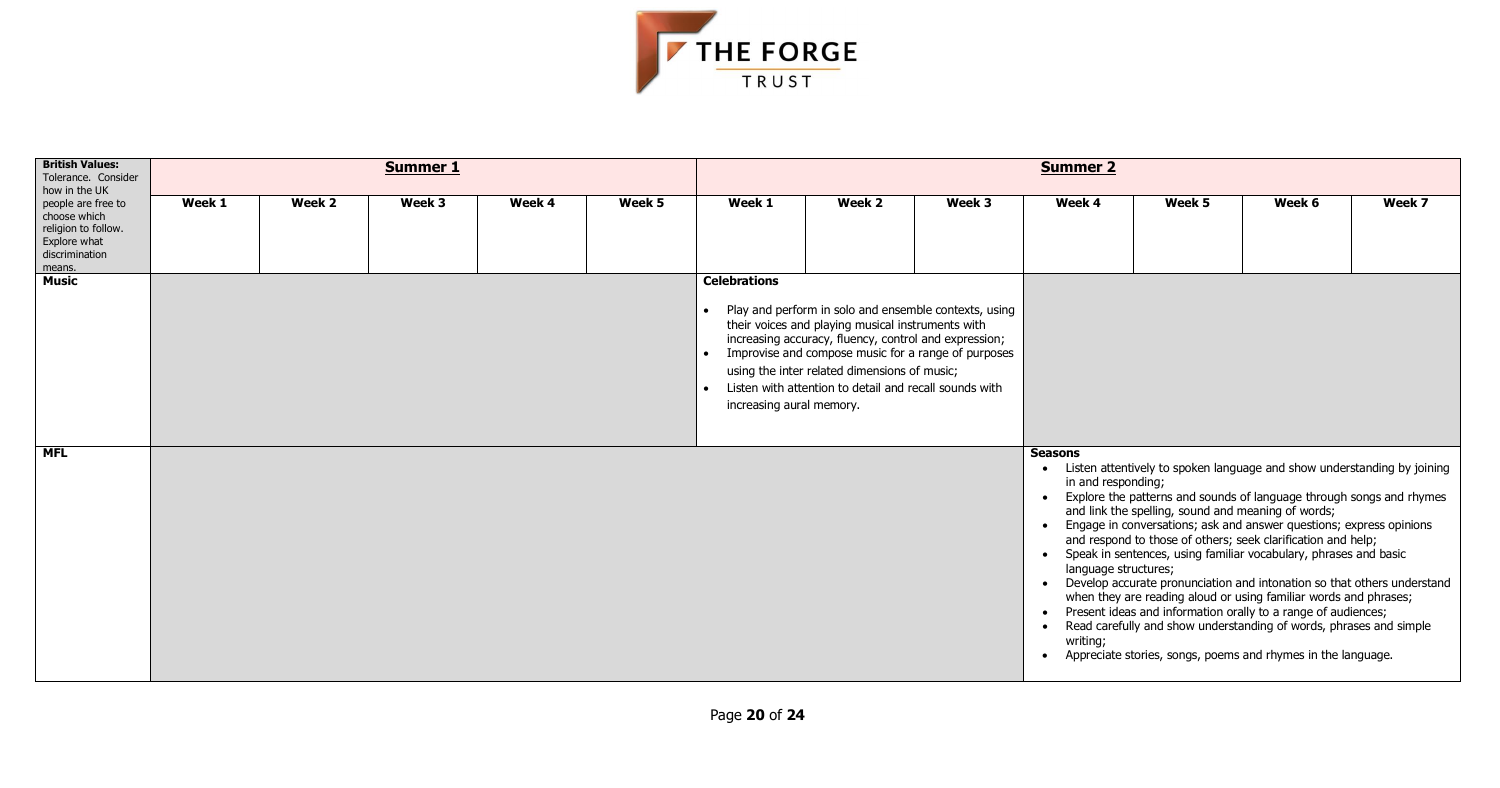Page **21** of **24**



### **Additional Commentary**

**Our Ambition: To be the highest performing MAT in the country Our Mission: To improve the communities we serve for the better**

# **Vision:**

Challenging educational orthodoxies so that every child makes good progress in core subjects; all teachers are committed to personal improvement and fulfil their responsibilities; all children receive a broad and balanced curriculum; all academies strive to be outstanding.

# **A. Curriculum Design**

Rigour in planning and delivery, including excellent modelling, demonstrations and clarity is a pre-requisite for implementing curriculum design.

"Teachers teach techniques and a technique becomes a skill when it is applied independently"

Out of the three main designs for curriculum (knowledge, knowledge-engaged and skills-led), all subjects in our curriculum are knowledge-engaged. Knowledge engaged means knowledge is taught with a view to children applying this knowledge through thoughts, physical skills or actions. For example, in writing or problem solving. Reference can be made to Bloom's Taxonomy.

# **B. The 'golden threads' in our curriculum are as follows:**

- 1. Standards: pupil achievement in reading, writing, speaking & listening and maths (especially important in white working-class areas for children to go on and achieve);
- 2. Aspirations (typically white working class children lack aspiration for many reasons, and can often lack knowledge about 'pathways');
- 3. Cultural diversity and preparing children for 'Modern Britain'.

# **See top of Curriculum Map for each term for Aspiration and Cultural Diversity threads. For Standards, See Long-Term Planner.**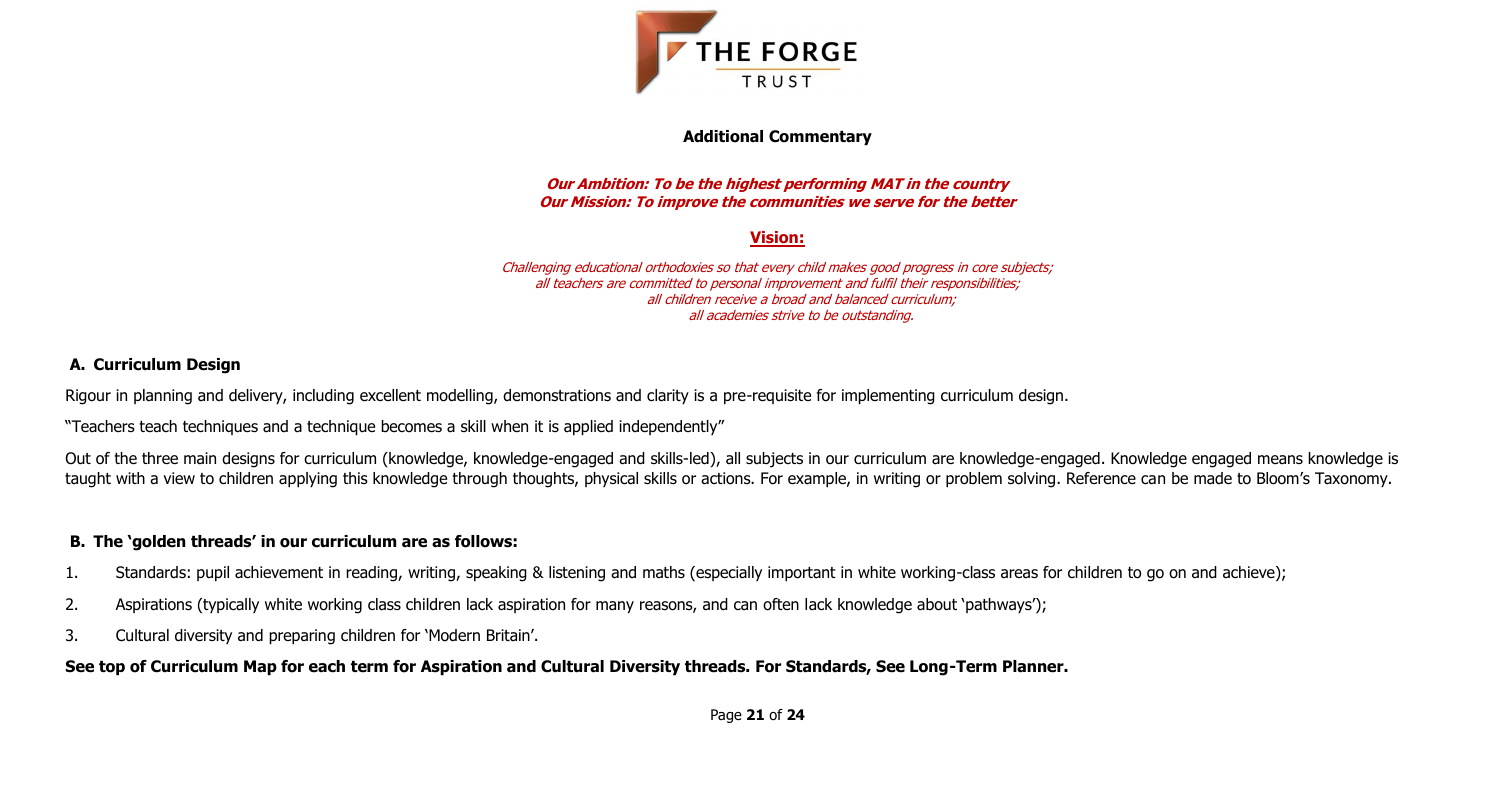



### **The Three 'I's of Curriculum**

**INTENT :** The 'top level' view of the curriculum. It is 'what is on offer'.

#### **Key Question:** Why are children taught what they are in Forge schools?

Answer: The Executive Senior Leadership Team of the trust believe strongly that all schools should follow the National Curriculum Framework 2013. Approximately 80% of the content is standardised in every year group, with 2 context of the school.

#### **Key Question:** Why were the curriculum decisions made?

Answer: Our catchment areas are predominantly White British, many of them serving areas of deprivation and challenge. As a result, we must equip children with the necessary basic skills in Mathematics, English and Science areas gives children 'currency' to go on and access higher qualifications and courses when they leave primary school. Therefore, standards are a golden thread in the curriculum that will give children the necessary cultura children for life in modern Britain by making sure they are taught about different cultures and faiths. We aim for our children to be tolerant and understanding of people who appear to be 'different': consequently cultural agenda is very important given the nature of our catchments, therefore aspiration is another golden thread thoughout our curriculum. Linked closely to aspiration is our speaking and listening curriculum, that prepares chil speaking skills; listening skills; awareness of audience and non-verbal communication.

Stage 2: Medium Term Planning Support & Year Group Connections-This document builds on the content taught in previous years. It includes learning objectives, success criteria and phases of lessons for each topic. It is a w teachers in each school to access so that standards in the subject can be measured and checked. Each topic has an A4 Learning Journey and Assessment Concept Pyramid. The CEO, Deputy CEO and Consultant Principal (ESLT) prep network leaders to finalise the documentation ready for September 2020. This ensured standardisation of approach in each school and ensured assessment is mirrored in each school.

We have Learning Journeys in place and we use Concept Pyramids to assess in science, history, geography and RE. Concept Pyramids include the key concepts and vocabulary covered in a topic and these form the basis for asses completing pre and end-tests in books, and teachers can then measure progress at the end of the topic. Learning Journeys give an overview of the coverage highlighted in Stage 2 planning (Medium Term Planning Support and Ye beginning of every lesson. A 'reflection box' is a feature of all Learning Journeys where children can reflect on what they have learnt and what they still need help with understanding. Teachers should use this information

#### **Key Question:** Who made the curriculum decisions?

**Answer:** The curriculum in place is 'layered', with 7 stages to the planning process at The Forge Trust. Below is a description of each planning stage as well as key personnel who contributed at the various stages:

#### **Stage 1**: **Curriculum Map**

Curriculum maps are in place for all Year Groups showing National Curriculum references for all subjects as well as coverage (local Curriculum/context 20% and National Curriculum 80% trust standardised). They also highligh aspiration. The Executive Senior Leadership Team prepared this stage: the CEO. Deputy CEO. Consultant Principal and Principals. A high degree of control and expertise was imperative at this stage to ensure the highest qual

Stage 3: Short-Term planning (which includes individual lesson plans). Class teachers are fully responsible for their own planning, even where planning is shared between the teachers in a year group. They should use the me ensure that they differentiate three ways in lessons (LA/MA/HA) so that all children are appropriately challenged.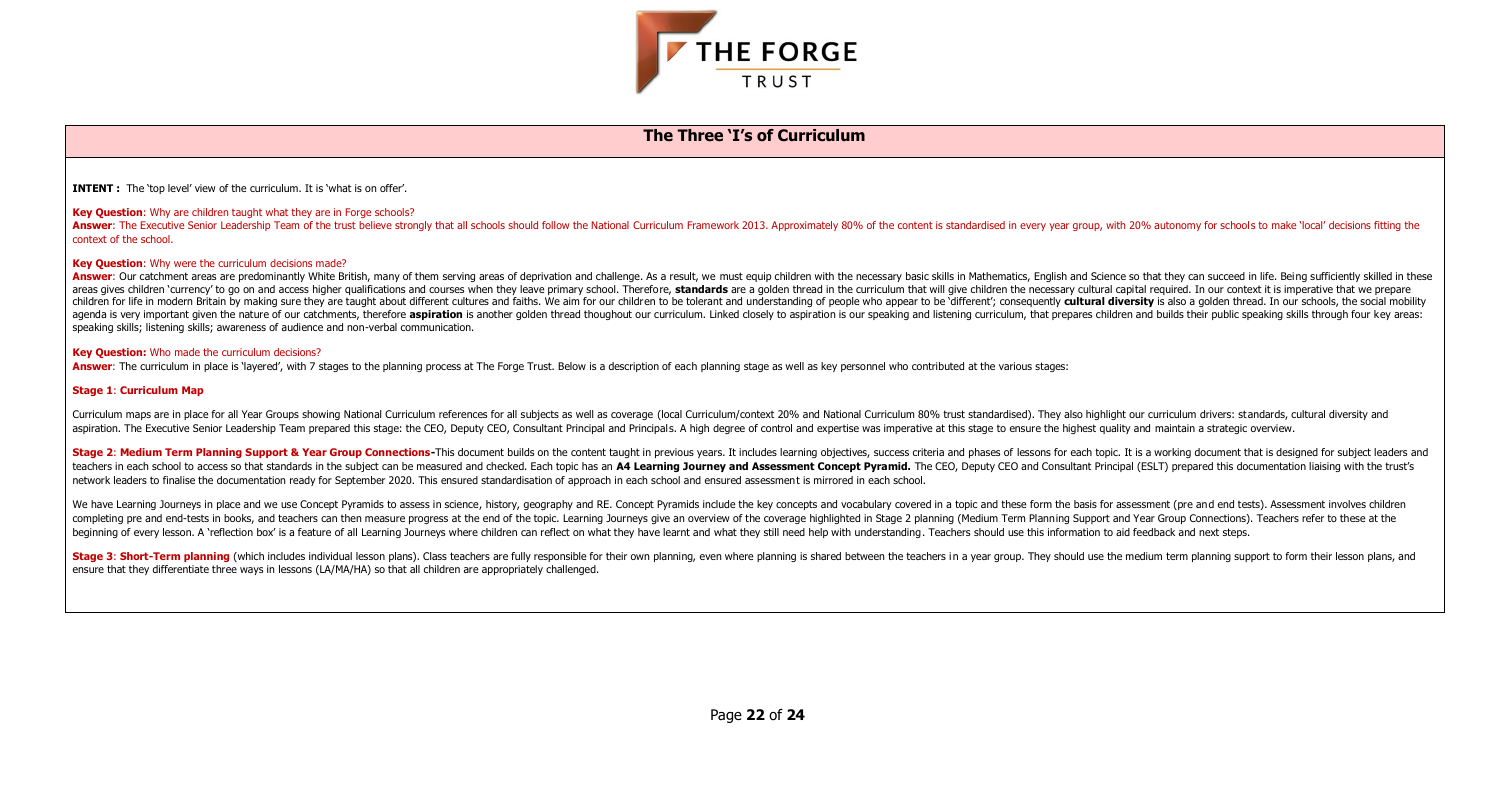

### **IMPLEMENTATION: 'Curriculum is WHAT is taught not HOW' (Ofsted 2018)**

WHAT: In core subjects, topics are taught in a systematic way to build on previous learning and ensure maximum understanding. Key vocabulary is highlighted and children have opportunities to use and apply their learning in every lesson. In subjects such as Science, PE, RE, MFL, DT, History, Geography and Art, topics have a concept wall containing key vocabulary linked to the topic. These concept walls form the basis of assessment criteria, but more importantly guide a meaningful learning journey where lessons are sequenced in a progressive way.

**Process:** 1. Teachers plan coverage of a topic listing key vocabulary and concepts on a wall. 2. The concept wall is used as a basis for pre-testing children to assess their knowledge at the start of a topic. 3. Children fill in their empty pyramid with three levels of words and concepts: level 1-words and concepts they already know; level 2-words and concepts they are familiar with but don't have a deep understanding of; level 3-words and concepts that they have no knowledge about at all. 4. The sequence of lessons on the learning journey (scheme of work) with explicit reference to the learning journey at each stage. 5. Reflections on what children have learnt and what they still find difficult are filled in on learning journeys, and an end-test relating to the concept wall is taken. Learning and progress can be measured against the pre-test.

HOW: Individual lessons have learning objectives and success criteria, and the trust's teaching and learning toolkit highlights the areas of the learning cycle that should be evident in a lesson. The toolkit also links to 'pedagogy' that teachers should employ in lessons.

Outcomes are assessed in reading, writing, maths and SPaG at a minimum of three assessment points per year (termly) so that we can accurately track each child. Where year groups are causing a concern, Principals can opt to assess half-termly. We have an exam based system, in line with the accountability system in place nationally. If children can answer questions that represent the taught curriculum in each year group correctly on an exam paper, then we believe that this proves impact. After all, exams are a part of life and provide children with the currency that children need to be succeed. However, although exam papers are only a 'tool' to measure in core subjects, they are not the only measure. We believe in high quality teacher assessment to back up summative judgements. These are linked to ARE grids (age related expectations) in each year group. High quality, ongoing formative assessment happens daily through marking and feedback. Work scrutiny will also show impact and learning.

#### **IMPACT**

# **Ofsted's definition of Curriculum**

INTENT: 'A framework for setting out the aims of a programme of education, including the knowledge and understanding to be gained at each stage'.

IMPLEMENTATION: '…for translating that framework over time into a structure and narrative, with an institutional context'.

IMPACT: '…and for evaluating what knowledge and understanding pupils have gained against expectation'